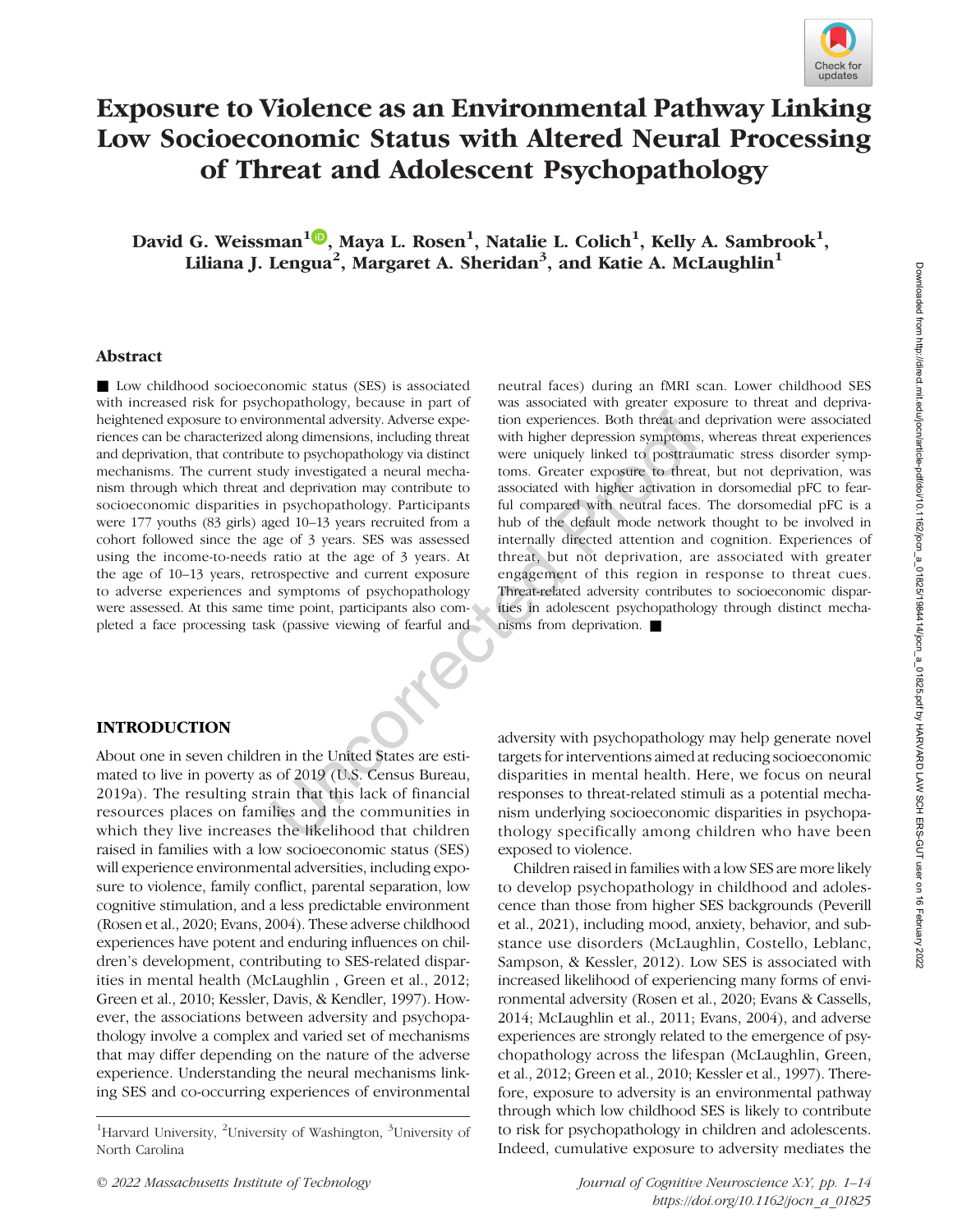association between childhood poverty and psychopathology in early adulthood (Evans & Cassells, 2014). Existing work on this topic has relied on aggregate measures of adversity—often termed cumulative risk or an adverse childhood experience score. This approach involves creating a count of the different types of adverse experiences to which a child has been exposed (Evans, Li, & Whipple, 2013; Felitti et al., 1998). Cumulative risk scores reflect the fact that negative developmental and mental health outcomes are more likely among children who have experienced multiple co-occurring adversities that impact developmental outcomes through their impact on physiological stress response systems (Evans et al., 2013). However, such an approach precludes the ability to examine the potential for different types of adverse experiences influencing developmental outcomes through unique neurobiological mechanisms, which appears increasingly likely (see McLaughlin, Sheridan, Humphreys, Belsky, & Ellis, 2021, for a review).

The dimensional model of adversity (McLaughlin & Sheridan, 2016; McLaughlin, Sheridan, & Lambert, 2014) proposes that complex environmental experiences can be distilled into core underlying dimensions that cut across many forms of adversity, and these dimensions have differential influences on cognitive, emotional, and neural development. Two initial dimensions proposed by the theory are threat and deprivation. Threat is characterized by experiences involving harm or threat of harm to the physical integrity of the child, such as exposure to abuse or violence. The dimensional model argues that experiences characterized by threat are associated with heightened behavioral and neural sensitivity to potential danger cues, including heightened neural response in the amygdala and broader salience network (McLaughlin & Sheridan, 2016; McLaughlin, Sheridan, & Lambert, 2014; Sheridan & McLaughlin, 2014). Deprivation, in contrast, is characterized by the absence of social and cognitive inputs that the brain has evolved to expect during development, including cognitive stimulation and the presence of a responsive caregiver (McLaughlin & Sheridan, 2016; McLaughlin, Sheridan, & Lambert, 2014). The dimensional model posits that environments characterized by deprivation constrain children's learning opportunities leading to pronounced changes in higher-order cognitive functioning, including difficulties with language and executive function. Moreover, the model posits that children raised in deprived environments demonstrate altered structure and function of brain circuits underlying higher-order cognition, including the fronto-parietal network (Sheridan & McLaughlin, 2016). Here, we focus on neural mechanisms proposed in the dimensional model to be specifically related to experiences of threat.

Existing evidence on exposure to violence and developmental outcomes is largely consistent with the predictions of the dimensional model of adversity. Youth exposed to threat can detect anger with less perceptual information

(Pollak, Messner, Kistler, & Cohn, 2009; Pollak & Sinha, 2002) and exhibit heightened attention to threat-related cues (Pollak, Vardi, Putzer Bechner, & Curtin, 2005; Pollak & Tolley-Schell, 2003) than youth never exposed to threat. Furthermore, youth exposed to threat, but not deprivation, are more likely to perceive neutral or ambiguous expressions as angry (Pollak, Cicchetti, Hornung, & Reed, 2000). In a recent systematic review, we found that threat exposure is consistently associated with elevated activation in amygdala and anterior insula to negative emotional cues in children and adolescents; in contrast, studies based on cumulative measures of adversity or deprivation experiences like early institutionalization have not found heightened neural responses to negative emotional cues with the same consistency (McLaughlin, Weissman, & Bitrán, 2019). Increased salience network reactivity to threat-related cues is associated with depression, anxiety, and posttraumatic stress disorder (PTSD; Swartz, Williamson, & Hariri, 2015; McLaughlin, Busso, et al., 2014; Pagliaccio, Luby, Luking, Belden, & Barch, 2014), and may therefore be an important mechanism linking threat-related adversity with psychopathology.

Although prior studies provide preliminary support for the dimensional model, most studies examining childhood adversity and neural functioning recruit children with a particular type of adversity, such as physical abuse or neglect, without careful measurement and control of co-occurring adversity. These exposures are typically measured dichotomously as the presence or absence of adversity—rather than as dimensions and typically in small samples (McLaughlin et al., 2019, 2021). One prior study has simultaneously examined the associations of threat and deprivation with neural responses to emotional faces (Hein et al., 2020). No significant differences were observed in this study between threat-related adversity and neural responses to fearful or angry faces (relative to implicit baseline). However, contrasting the face stimuli with implicit baseline makes it difficult to determine whether the associations with adversity are specific to those emotions, to the emotional valence, or to faces in general. In this study, we contrasted fearful faces with neutral faces to evaluate if stimuli that specifically reflect the presence of environmental threat elicit differential neural responses in youth exposed to violence. We examined continuous indicators of threat and deprivation, thereby quantifying a fuller range of variability across these dimensions than dichotomous indicators of exposure to a particular category of adversity. Moreover, we included measures of threat and deprivation in the same analysis, to evaluate whether associations with neural response to fearful versus neutral faces are specific to threat-related adversity. Finally, we determined whether these neural responses were related to symptoms of internalizing psychopathology. We focused on internalizing problems because associations between neural responses to threat-related cues and externalizing problems are more complex and heterogenous depending on the presence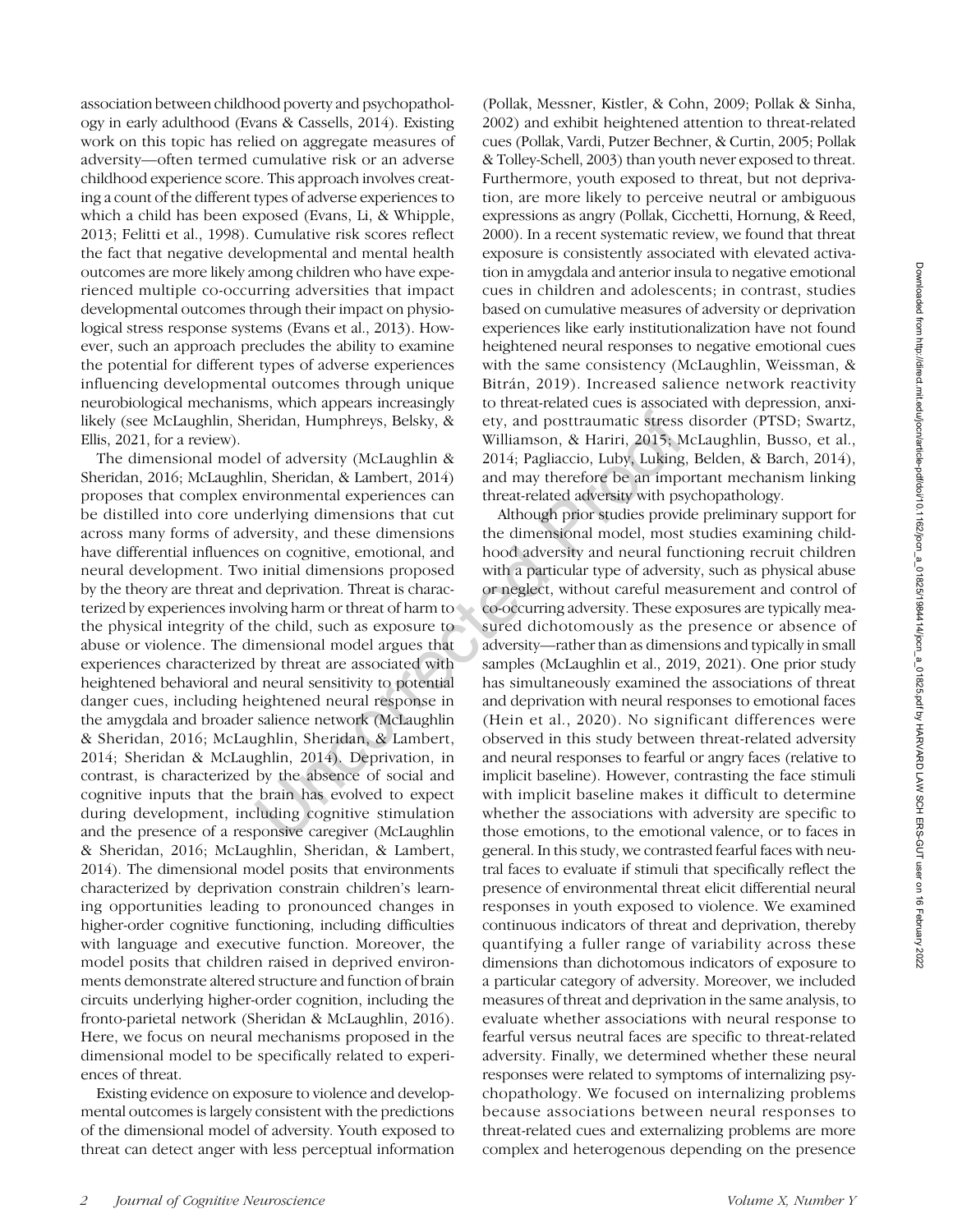or absence of callous–unemotional traits (Dotterer, Hyde, Swartz, Hariri, & Williamson, 2017; Blair, Veroude, & Buitelaar, 2016; Viding et al., 2012), which were not measured in this study.

In the current study, we examined the distinct role of environmental experiences of threat and deprivation in explaining socioeconomic disparities in mental health and a potential neural mechanism that may contribute to these disparities. We expected that low SES would be associated with higher exposure to both threat and deprivation and that experiences of threat and deprivation would mediate the associations between early childhood SES and symptoms of depression and anxiety. In addition, we anticipated that only threat, controlling for deprivation, would be associated with PTSD symptoms as well as elevated neural response in the amygdala and salience network (e.g., anterior insula) to fearful relative to neutral faces. Finally, we predicted that heightened neural responses to threat cues would be associated with greater symptoms of depression, anxiety, and PTSD and would mediate the prospective association between low SES and symptoms of psychopathology, suggesting a neural mechanism through which threat uniquely contributes to internalizing psychopathology.

## METHODS

#### **Participants**

Participants were drawn from a longitudinal study of youth followed since the age of 36 months in the Seattle, Washington area (Lengua et al., 2015). Children were recruited from a university-hospital birth registry, daycares, preschools, health clinics, and charitable agencies to have a uniform distribution across SES based on family income. The current report focuses on a subsample who participated in a follow-up neuroimaging session performed when children were aged  $10-13$  years ( $M = 11.0$ ) years,  $SD = 0.59$  years). One hundred seventy-seven youth (83 female) completed the face processing fMRI task with useable data (see fMRI Preprocessing for details). Comprehensive assessments of adversity experiences and symptoms of psychopathology were also completed at this time point. The racial/ethnic composition of the sample approximates the broader Seattle area: White  $(n = 116)$ , 66%), Black ( $n = 21, 12$ %), Latinx ( $n = 18, 10$ %), Asian  $(n = 15, 8\%)$ , and other  $(n = 7, 4\%)$ .

#### Measures

# SES

When participants were 3 years old, mothers reported on family income and the number of people in the household. Income-to-needs ratio was calculated by dividing the parent-reported family income by the poverty threshold for a family of that size for the year of data collection, as indicated by the U.S. Census Bureau (2019b). Consistent

with prior work on childhood SES and neurodevelopment (Rosen et al., 2018; Noble et al., 2015), the natural log of income-to-needs ratio was used as a measure of family income in all analyses to reflect that associations of income with neural outcomes are stronger at the lower end of the SES distribution.

## Threat Experiences

To quantify threat experiences, we used a composite reflecting the number of distinct types of violence the child had experienced, the frequency of violence exposure, and the severity of violence exposure, all reported when participants were aged 10–13 years.

First, we used a count of exposure to five types of interpersonal violence—physical abuse, sexual abuse, domestic violence, witnessing a violent crime, or being a victim of a violent crime. Each exposure was counted if it was endorsed by the parent or child on the UCLA PTSD Reaction Index (RI; Steinberg, Brymer, Decker, & Pynoos, 2004); physical abuse, sexual abuse, and domestic violence were coded as present if they were endorsed by the child on the Childhood Experiences of Care and Abuse (CECA) Interview (Bifulco, Brown, & Harris, 1994) or by the parent on the Juvenile Victimization Questionnaire ( JVQ; Finkelhor, Hamby, Ormrod, & Turner, 2005). The PTSD-RI includes a trauma screen that assesses exposure to numerous traumatic events, including physical abuse, sexual abuse, and domestic violence, and additionally assesses PTSD symptoms. The PTSD-RI has good internal consistency and convergent validity (Steinberg et al., 2013). The CECA assesses caregiving experiences, including physical, sexual, and emotional abuse. We modified the interview to ask parallel questions about witnessing domestic violence (e.g., "When you were a child or teenager, did you ever see or hear your parents or caregivers hit each other repeatedly with something like a belt or stick or hit, punch, kick, or burn each other?"). Interrater reliability for maltreatment reports on the CECA is excellent, and validation studies suggest high agreement between siblings (Bifulco, Brown, Lillie, & Jarvis, 1997). The JVQ has excellent psychometric properties, including test–retest reliability and construct validity (Finkelhor et al., 2005).

Second, to assess the frequency of violence exposure, we used the summed frequency ratings of witnessed and experienced violence on the Violence Exposure Scale for Children-Revised (VEX-R; Raviv et al., 2001; Raviv, Raviv, Shimoni, Fox, & Leavitt, 1999). The VEX-R assesses the frequency of exposure to different forms of violence. Children are presented with a cartoon and caption depicting a child of the same sex witnessing a type of violence (e.g., "Chris sees a person slap another person really hard") and experiencing that same type of violence (e.g., "A person slaps Chris really hard"). Children are then asked to report how frequently they have witnessed or experienced that type of violence (e.g., "How many times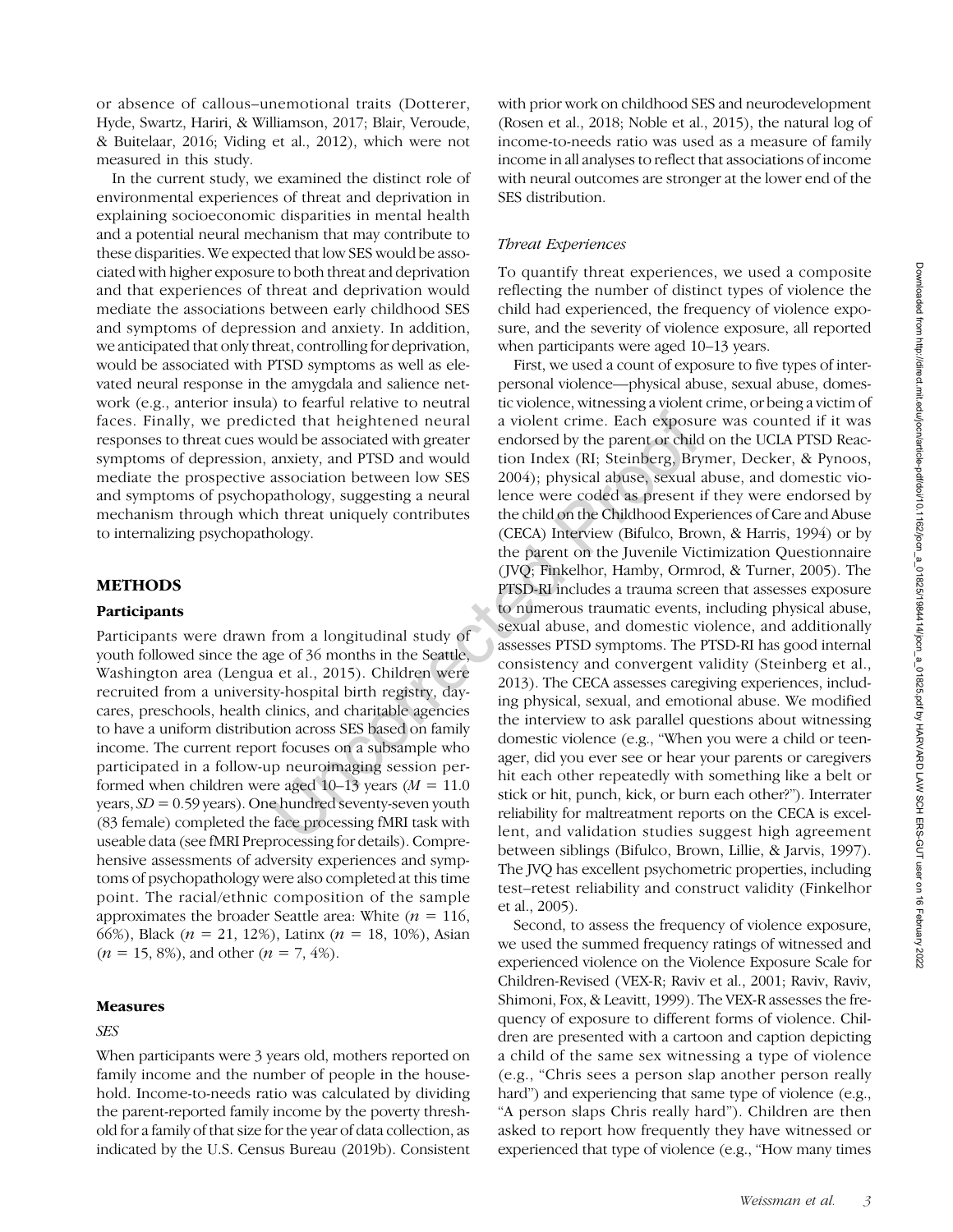have you seen a person slap another person really hard?", "How many times has a person slapped you really hard?") on a Likert scale ranging from 0 (never) to 3 (lots of times). The VEX-R demonstrates good reliability and has been validated with children as young as second grade (Raviv et al., 1999, 2001).

Third, to assess the severity of violence exposure, we used the physical and sexual abuse subscales from the Childhood Trauma Questionnaire (CTQ; Bernstein, Ahluvalia, Pogge, & Handelsman, 1997). The CTQ is a 28-item scale that assesses the severity of maltreatment during childhood, including physical and sexual abuse (e.g., "People in my family hit me so hard that it left me with bruises or marks."). The CTQ has excellent psychometric properties including internal consistency, test–retest reliability, and convergent and discriminant validity with interviews and clinician reports of maltreatment (Bernstein et al., 1994, 1997).

Number of violence exposure types was significantly correlated with the severity of violence exposure  $(r =$ .283) and the frequency of violence exposure  $(r = .411)$ , but the frequency of violence exposure and the severity of violence exposure were not significantly correlated  $(r =$ .114). To create a threat composite, we first standardized each of these three subscales of (1) number of violence exposure types, (2) frequency of violence exposure, and (3) severity of physical or sexual abuse exposure and averaged them together. The construction of this composite has been preregistered [\(osf.io/6yf4p/](https://osf.io/6yf4p/)).

The goal for the threat composites was to combine wellestablished measures of violence exposure into a single score reflecting the severity and frequency of violence participants had experienced. The measures of violence exposure included in this study each provide unique, valuable information for this goal, and each approaches the task of quantifying violence exposure in a slightly different way. The UCLA PTSD-RI, CECA, and JVQ each include dichotomous items that indicate whether or not a participant has experienced several different types of violence. In contrast, the CTQ and VEX-R involve Likert-scale ratings. The CTQ includes items ranging from 1 to 5 reflecting the frequency and severity of physical and sexual abuse. The VEX-R involves ratings from 0 to 3 of the frequency of experiencing different forms of violence. Thus, in addition to measuring slightly different aspects of violence experiences conceptually (i.e., exposure, severity, and frequency), the number and variety of experiences, the type of rating, and the range of those ratings vary between each of these measures. Because the CTQ included only physical and sexual abuse, and the VEX-R was the only measure to include witnessed violence, experiences like physical and sexual abuse ultimately received greater weight in the overall score. However, these experiences are more severe, so their relatively greater weight in the composite is consistent with a dimensional approach to conceptualizing childhood adversity, with higher scores reflecting experiences of threat that are more frequent or severe (see McLaughlin et al., 2021).

## Deprivation Experiences

To quantify deprivation, we used a composite composed of cognitive, emotional, and physical forms of deprivation, all reported when participants were aged 10–13 years. We created composites for these subdomains of deprivation, given the possibility for specificity in their associations with some developmental domains (e.g., cognitive deprivation may be more strongly related to aspects of cognitive development like language and executive functioning than emotional deprivation). Therefore, we aimed to create a composite that reflected not only deprivation broadly but also faces of deprivation that could be evaluated separately. For the purposes of this study, however, we did not have specific hypotheses about subdomains of deprivation and thus focus on the broad composite.

Cognitive deprivation was assessed using the Home Observation Measurement of the Environment–Short Form (Mott, 2004). This measure assesses numerous forms of cognitive stimulation, including the presence of learning materials in the home, the child's engagement with activities outside the home, the degree of caregiver involvement in learning, and the complexity of the linguistic environment. To assess cognitive stimulation, Home Observation Measurement of the Environment items are scored dichotomously such that the presence of a stimulating activity or experience is coded as 1 and the absence is coded as 0. Because we were interested in quantifying cognitive deprivation, we reverse-scored the measure. To create a cognitive deprivation measure, we created a binary score of the 19 cognitive stimulation items (e.g., "Did you and/or your partner teach your child colors at home?") such that the presence of each item reflecting cognitive stimulation was scored as a 0 and the absence was scored as a 1. We then standardized this summed variable to create a continuous measure of cognitive deprivation.

Emotional deprivation was assessed with several scales measuring emotional neglect of the child by caregivers. These included the emotional neglect subscale of the Multidimensional Neglectful Behavior Scale (MNBS; Kantor et al., 2004) and the emotional neglect items from the CECA Interview. The MNBS includes subscales for emotional needs (e.g., "helped you when you had problems"), physical needs, cognitive needs, and supervision needs. It has good internal consistency and convergent validity with related measures of exposure to neglect and other adversity and mental health (Kantor et al., 2004). The CECA neglect scale includes items that assess both emotional and physical neglect by the child's primary male and female parental figures. We included only the eight items assessing emotional neglect (e.g., "she was concerned about my worries"). For participants who reported on both a female and male parental figure, the higher of the two scores was used. We created a total sum score for each of these scales, standardized each scale, and averaged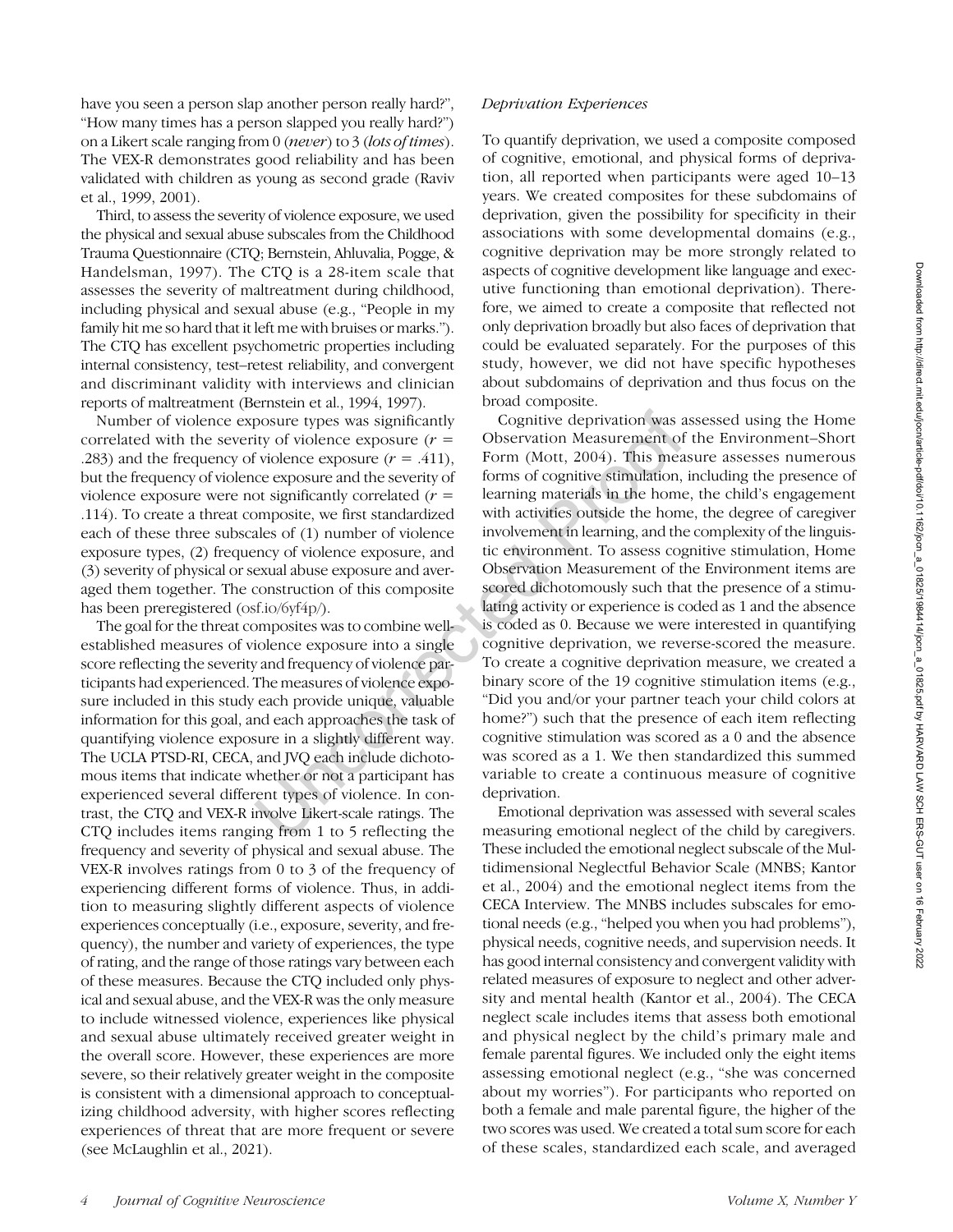these z scores together to create the final composite score of emotional deprivation.

Physical deprivation was quantified using the physical needs subscale of the MNBS (e.g., "Make sure you bathed regularly"), the four-item Household Food Insecurity Scale as completed by a caregiver (e.g., "How often in the past 12 months did you not have enough money to buy food?"), and the physical neglect subscale of the CTQ (e.g., "I had to wear dirty clothes"). Because these measures utilize the same scoring scale and had a nearly identical range in our data set, we took the mean of these three scales and standardized it to create a composite score of physical deprivation.

Physical deprivation was significantly correlated with cognitive deprivation  $(r = .223)$  and emotional deprivation  $(r = .373)$ , but cognitive deprivation and emotional deprivation were not significantly correlated  $(r = .086)$ . To create a composite reflecting all three types of deprivation, we took the mean of the cognitive, emotional, and physical deprivation standardized scores. The construction of this deprivation composite has been preregistered  $($ osf.io/ $/$  $(yf4p/$ ).

## Symptoms of Psychopathology

Depression symptoms were assessed by self-report with the Children's Depression Inventory-2 (CDI), a recently revised version of the widely used self-report measure of depressive symptoms in children and adolescents (Kovacs, 1992, 2011). The CDI has demonstrated good reliability and validity in children and adolescents (Craighead, Smucker, Craighead, & Ilardi, 1998). The CDI demonstrated good internal consistency in our sample ( $\alpha = .87$ ).

Anxiety symptoms were assessed by self-report with the Screen for Child Anxiety Related Emotional Disorders (SCARED), which measures anxiety disorder symptoms across five domains: panic/somatic, generalized anxiety, separation anxiety, social phobia, and school phobia (Birmaher et al., 1997). The SCARED has sound psychometric properties (Birmaher et al., 1997, 1999) and good internal consistency in our sample ( $α = .90$ ).

Symptoms of PTSD were assessed using child- and parent-report versions of the UCLA PTSD-RI (Steinberg et al., 2004). The PTSD-RI assesses PTSD reexperiencing, avoidance/numbing, and hyperarousal symptoms according to DSM-IV criteria. A total symptom severity score is generated by summing all items. The higher score of the parent- and child-reported symptom severity was used. The use of the higher score of parent or child report on the is an implementation of the standard "or" rule used in combining parent and child reports of psychopathology. In this approach, if either a parent or child endorses a particular symptom, it is counted, and the reporter endorsing the higher level of symptoms or impairment is used. This is a standard approach in the literature on child psychopathology—for example, it is how mental disorders are diagnosed in population-based studies of psychopathology in children and adolescents (e.g., Kessler et al., 2012; Merikangas et al., 2010). The PTSD-RI has sound psychometric properties (Steinberg et al., 2013) and had excellent internal consistency in our sample ( $\alpha = .89$ ).

The distribution of psychopathology in the sample was predominantly subclinical and reflective of the general population. Although they are not diagnostic measures, cutoff scores of 19 for the CDI (Kovacs, 1992) and 25 for the SCARED (Birmaher et al., 1999) have been proposed for these measures, respectively. On the basis of these cutoffs, six participants met criteria for clinical depression, and 35 met criteria for general anxiety disorder. Seven participants met criteria for a PTSD diagnosis on either the parent or child report of the PTSD-RI.

## Emotional Faces Task

The face processing task consisted of two runs of a faceviewing task in which participants passively viewed emotional face stimuli. Faces were drawn from the NimStim stimulus set (Tottenham, Borscheid, Ellertsen, Marcus, & Nelson, 2002). The "calm" faces from this data set were used as neutral expressions, as these expressions are potentially less emotionally evocative than neutral faces, which can be perceived as negatively valenced (Tottenham et al., 2009). Fearful faces were used to elicit negative emotional responses and suggest the presence of potential threat. Fearful faces were used as they have been found to elicit amygdala activation more consistently than other emotion expressions (Fusar-Poli et al., 2009). Each run consisted of three blocks of calm, fearful, and scrambled faces and three fixation blocks displayed in a pseudorandom order that ensured that no block type was displayed twice in a row. During each 18-sec block, 36 faces of different actors expressing the same emotion were displayed for 300 msec each, with 200 msec between each face, based on prior face processing tasks (Somerville, Kim, Johnstone, Alexander, & Whalen, 2004). At one point during each block, participants were prompted to indicate by an index or middle finger button press whether the last face they saw was male or female (or whether a dot appeared on the left or right side of the screen for scrambled face blocks) to ensure they were paying attention to the stimuli. Three participants performed below chance on this attention check and were excluded from analyses.

## fMRI Data Acquisition

Before undergoing scanning, youth were trained to minimize head movements in a mock scanner. They watched a movie with a head-mounted motion tracker that stopped playing if a movement of over 2 mm occurred. This method has been shown to significantly reduce head motion once children are in the scanner (Raschle et al.,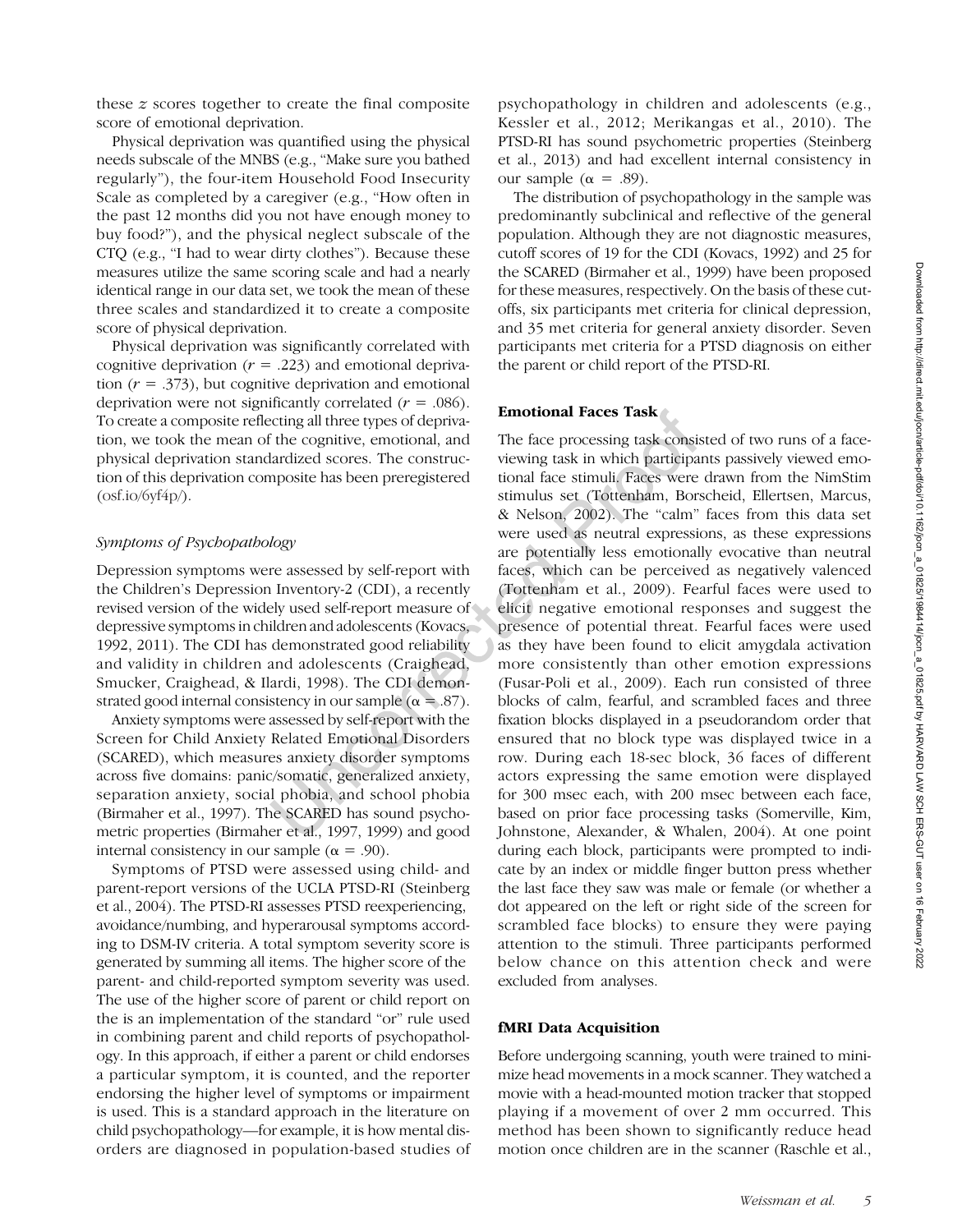2012). In the scanner, an inflatable head-stabilizing pillow was used to restrict movement. During the task, mean frame-wise displacement ranged from 0.05 to 1.43 mm with a mean of 0.26 mm.

Scanning was performed on a 3-T Phillips Achieva scanner at the University of Washington Integrated Brain Imaging Center using a 32-channel head coil. T1 weighted magnetization prepare rapid gradient echo volumes were acquired (repetition time = 2530 msec, echo time = 3.5 msec, flip angle =  $7^{\circ}$ , field of view = 256  $\times$ 256, 176 slices, in-plane voxel size =  $1 \text{ mm}^3$ ) for coregistration with fMRI data. BOLD signal during functional runs was acquired using a gradient-echo T2\*-weighted EPI sequence. Thirty-seven 3-mm-thick slices were acquired sequentially and parallel to the AC–PC line (repetition time = 2 sec, echo time = 25 msec, flip angle = 79°, interslice gap = 0.6 mm, field of view =  $224 \times 224 \times$ 132.6, matrix size = 76  $\times$  74, voxel size = 2.8  $\times$  2.8  $\times$ 3.6 mm). Before each scan, four images were acquired and discarded to allow longitudinal magnetization to reach equilibrium.

## fMRI Preprocessing

Preprocessing and statistical analysis of fMRI data was performed in a pipeline using GNU Make, a software development tool designed for building executables from source files that can be used to create neuroimaging workflows that rely on multiple software packages. The following preprocessing steps were applied: (1) motion correction followed by slice-time correction in FMRIB Software Library (FSL), (2) skull-stripping using FSL's bet tool, (3) despiking using AFNI's 3dDespike tool, and (4) smoothing with a 6-mm FWHM kernel using SUSAN in FSL. Outlier volumes in which framewise displacement exceeded 1 mm, the derivative of variance in BOLD signal across the brain exceeded the upper fence (above 75th percentile  $+ 1.5 \times$  interquartile range), or signal intensity was more than 3 SDs from the mean were regressed out of person-level models. Six rigid-body motion regressors and the time series extracted from white matter and ventricles were included in person-level models to reduce noise associated with motion and physiological fluctuations. Person- and group-level models were estimated in FSL. After estimation of person-level models, the resulting contrast images were normalized into standard space (Montreal Neurological Institute,  $2 \times 2 \times 2$  mm voxels), and anatomical coregistration of the functional data with each participant's T1-weighted image was performed using Advanced Normalization Tools software.

Data were visually inspected for the presence of major artifacts or abnormalities in the structural and functional images by two trained researchers. After person-level analyses, four participants were excluded from group-level analyses because of substantial signal dropout in the ventromedial pFC, indicating distortion of data in relevant brain regions for this analysis. One was excluded because

of an incidental finding indicating a major structural abnormality, and one participant's data were unusable because of a data storage error. One run of data was excluded for four additional participants: two because of excessive motion (more than 20% of volumes censored), one because of a data acquisition error, and one because the scan was interrupted after the first run.

#### fMRI Analysis

fMRI data processing was performed using FSL FEAT Version 6.0.0. Regressors were created by convolving a boxcar function of phase duration with the standard doublegamma hemodynamic response function for each phase of the task (fearful, neutral, and scrambled faces). A general linear model was constructed for each participant. Higher level analysis was carried out using FLAME1.

To investigate study hypotheses, we first conducted a single whole-brain multiple regression analysis using AFNI's 3dttest++, with threat and deprivation composites as the primary predictors; early childhood SES, age, and sex as covariates; and neural activation to fearful versus neutral faces as the outcome variable. Recommended cluster corrections at a number of voxel-wise thresholds were obtained from this program using "Clustsim," which has been shown to maintain false-positive rates around 5% (Cox, Chen, Glen, Reynolds, & Taylor, 2017). On the basis of output from this program, a voxel-wise threshold of  $z = 3.615$  ( $p < .0003$ ) with a minimum cluster size of 75 voxels was used, to set the corrected FWE rate at .05.

Because multiple comparison correction in whole-brain analysis limits power, and given substantial evidence for differences in amygdala response to threat cues in children exposed to violence (McLaughlin et al., 2019), we also conducted an ROI analysis with the amygdala. Bilateral amygdala ROIs were constructed in FSL based on the Harvard Oxford subcortical probabilistic structural atlas, thresholded at 20% probability, and warped back into each participant's native space. The mean of the  $z$ scores of every voxel within the bilateral amygdala ROI was then extracted for the fear-versus-neutral contrast for each participant. Differences in amygdala response as a function of threat and deprivation were examined using linear regression, controlling for age, sex, and log incometo-needs, using R Version 4.0.0.

Mean z scores were extracted from clusters that were significantly associated with threat, deprivation, or early childhood SES to examine their associations with psychopathology.

#### Linear Regression and Mediation Analyses

Linear regression was used to investigate the associations of (1) the income-to-needs ratio in early childhood (referred to hereafter as SES) with experiences of threat and deprivation, controlling for age and sex; (2) SES with symptoms of psychopathology, controlling for age and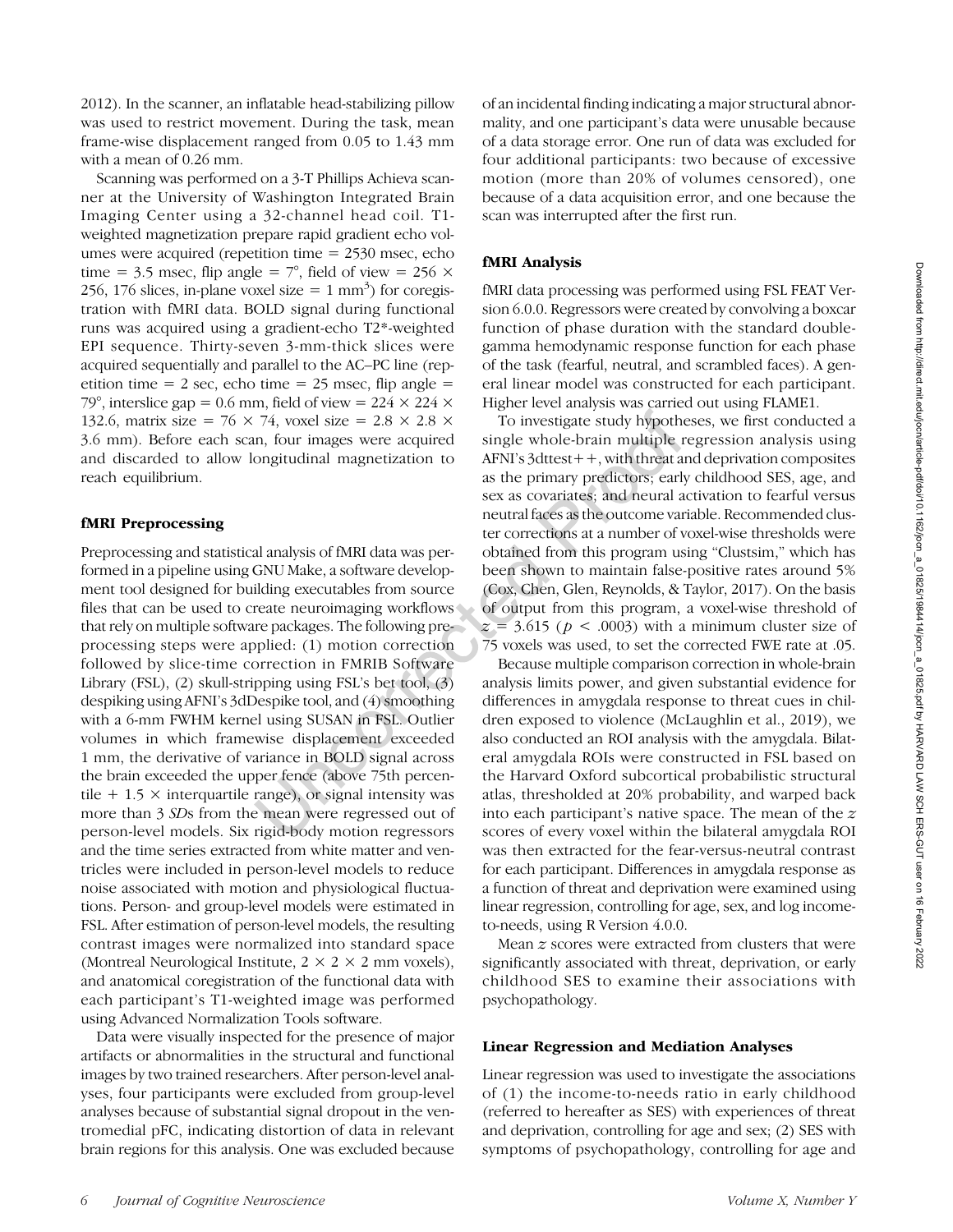sex; and (3) the threat and deprivation composites with symptoms of psychopathology, controlling for SES, age, and sex. Indirect effects with bootstrapped confidence intervals (10,000 iterations) were calculated using the "boot" package in R (Canty & Ripley, 2021) to evaluate whether threat and deprivation experiences mediated associations between early childhood SES and psychopathology symptoms.

Next, we examined the associations of threat and deprivation composites with neural responses during the face processing task for the contrast of fearful > neutral faces at the whole-brain level and in relation to the left and right amygdala ROIs. False discovery rate was used to control for multiple comparisons in the amygdala ROI analyses. We then examined the association of neural activity within brain regions that were significantly associated with threat or deprivation with symptoms of psychopathology, controlling for the threat and deprivation composites, age, sex, and SES. PTSD symptoms were positively skewed and zero-inflated. Furthermore, because the absence of trauma exposure that explains a large portion of the zeroes, many of the zeroes are explainable by a separate process than the positive counts of PTSD symptoms. Therefore, zero-inflated Poisson regression using the "pscl" package ( Jackman et al., 2020) was used to evaluate the association between neural response to threat and PTSD symptoms. This approach uses a two-component mixture model, composed of a count model and a zero-inflation model. The count model uses Poisson regression with a log link. The zero-inflation model is binomial with a logit link. The zero-inflation model as implemented in the "pscl" package estimates whether or not the outcome variable is zero. Therefore, a positive coefficient indicates lower incidence of PTSD symptoms, and a negative coefficient indicates greater incidence of PTSD symptoms.

All regression models were checked for possible multicollinearity problems using the mctest package in R (Muhammad & Muhammad, 2020). The variance inflation factor did not exceed 1.40, and the lowest tolerance was 0.715 and so did not indicate multicollinearity problems (O'brien, 2007). To evaluate the normality of model residuals, skewness and kurtosis of model residuals were calculated for all traditional linear regression models. Skewness of residuals did not exceed 1.46, and kurtosis of residuals did not exceed 5.18 for models with depression, anxiety, deprivation, or amygdala reactivity as outcomes. Thus, the residuals of these models were considered sufficiently normal, especially for a sample of this size (Lumley, Diehr, Emerson, & Chen, 2002). Conversely, in the model with the threat composite as the outcome variable, skewness exceeded 2, and kurtosis exceeded 7. Visual inspection of the data suggested that this was largely attributable to a single outlier with a very high value on the threat composite. When this value was winsorized, skewness of this model was 1.64, kurtosis was 5.18, and neither the parameter estimates nor significance of any models was substantially altered. Final models are therefore presented with the original value for this participant.

## **RESULTS**

## Descriptive Statistics

Descriptive statistics and zero-order correlations are summarized in Table 1. Reproducible code, data, and complete results of analyses (R markdown) are available online at [github.com/dgweissman/depthreat](https://github.com/dgweissman/depthreat).

## Early Childhood SES, Adversity Experiences, and Psychopathology Symptoms

Lower early childhood SES was associated with higher symptoms of depression ( $B = -1.82$ ,  $SE = 0.50$ ,  $p <$ .001) and greater incidence ( $B = 0.782$ ,  $SE = 0.222$ ,  $p <$ .001) and severity ( $B = -0.242$ ,  $SE = 0.038$ ,  $p < .001$ ) of PTSD symptoms based on zero-inflated Poisson regression in early adolescence. A positive value in the zeroinflation part of the model indicates how strongly that variable corresponds with a zero on the outcome variable. Therefore, high SES is associated with having 0 PTSD symptoms, and low SES is associated with greater incidence of PTSD symptoms. Early childhood SES was not related to anxiety symptoms.

Lower early childhood SES was associated with greater exposure to threat  $(B = -0.331, \, SE = 0.067, p < .001)$  and deprivation ( $B = -0.352$ ,  $SE = 0.062$ ,  $p < .001$ ) experiences.

## Adversity Experiences and Psychopathology

Greater frequency and severity of threat-related experiences ( $B = 1.86$ ,  $SE = 0.53$ ,  $p < .001$ ) and deprivation experiences ( $B = 2.53$ ,  $SE = 0.57$ ,  $p < .001$ ) were each associated with higher depression symptoms. In a mediation analysis, higher levels of both threat (95% CI [−1.153, 0.180]) and deprivation (95% CI [−1.616, 0.462]) each mediated the association between lower childhood SES and depression symptoms (Figure 1A).

Exposure to threat, but not deprivation, was associated with greater incidence  $(B = -1.096, SE = 0.336, p = .001)$ and severity ( $B = 0.306$ ,  $SE = 0.034$ ,  $p < .001$ ) of PTSD symptoms based on zero-inflated Poisson regression. Threat mediated the association between lower family SES and both the incidence (95% CI [0.136, 0.700]) and severity (95% CI [−0.190, 0.034]) of PTSD symptoms (Figure 1B).

Neither threat nor deprivation was significantly associated with anxiety symptoms.

#### Neural Activation during Emotional Face Viewing

In the entire sample, fearful relative to neutral faces elicited widespread activation, including in medial and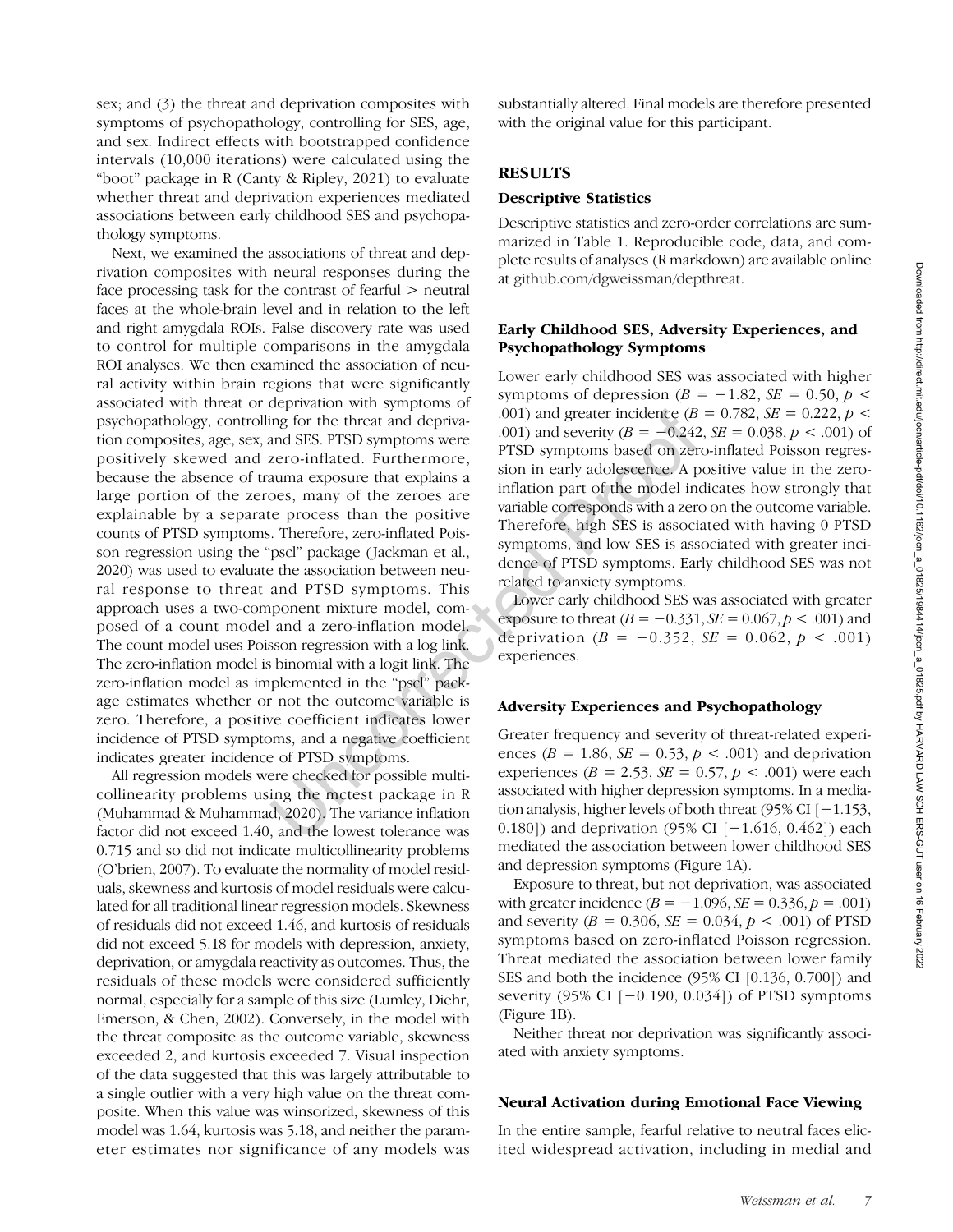|  |  |  |  |  | Table 1. Descriptive Statistics and Intercorrelations |
|--|--|--|--|--|-------------------------------------------------------|
|--|--|--|--|--|-------------------------------------------------------|

|                        | N                | %     |                 | Coben's d           |         |                      |                     | Correlations        |         |         |    |
|------------------------|------------------|-------|-----------------|---------------------|---------|----------------------|---------------------|---------------------|---------|---------|----|
| 1. Sex (female)        | 83               | 46.9  |                 |                     |         |                      |                     |                     |         |         |    |
|                        | $\boldsymbol{M}$ | SD    | Range           |                     | 2       | $\mathcal{E}$        | $\overline{4}$      | 5                   | 6       |         | -8 |
| 2. Age                 | 11.62            | 0.51  | $10.91 - 13.18$ | .184                |         |                      |                     |                     |         |         |    |
| 3. Log income-to-needs | 0.89             | 0.77  | $-1.52 - 2.10$  | $-.092$             | $-.032$ |                      |                     |                     |         |         |    |
| 4. Threat              | 0.05             | 0.73  | $-.53 - 4.91$   | .267                | $-.043$ | $-.354$ <sup>*</sup> |                     |                     |         |         |    |
| 5. Deprivation         | $-0.02$          | 0.69  | $-1.22 - 2.48$  | .253                | $-.022$ | $-.399*$             | $.371$ <sup>*</sup> |                     |         |         |    |
| 6. Anxiety symptoms    | 17.44            | 10.47 | $1 - 55$        | .094                | $-.029$ | $-.062$              | $.187*$             | $.168^{\degree}$    |         |         |    |
| 7. Depression symptoms | 4.86             | 5.31  | $0 - 27$        | $.325$ <sup>*</sup> | $-.039$ | $-.269$ <sup>*</sup> | $.405*$             | $.451$ <sup>*</sup> | $.536*$ |         |    |
| 8. PTSD severity       | 4.47             | 8.64  | $0 - 45$        | .156                | $-.004$ | $-.329$ <sup>*</sup> | $.517$ <sup>*</sup> | $.203*$             | $.236*$ | $.444*$ |    |

Cohen's d is provided for all variables in relation to sex. All other bivariate associations are correlations.

 $* p < .05$ .

ventrolateral pFC, precuneus, ventral temporal cortex, STS, and temporal pole (Figure 2, Table 2). Neural activation in the left (mean z score =  $0.168$ ,  $t = 2.39$ ,  $p = .036$ ) but not the right (mean z score =  $0.112$ ,  $t = 1.68$ ,  $p = .096$ )



Figure 1. Deprivation and threat mediate associations between early childhood income and psychopathology. Depiction of mediation models. All paths are standardized coefficients from regression models. Solid lines represent significant regression coefficients. Dotted lines represent nonsignificant coefficients. Coefficients for PTSD are from the count model from zero-inflated Poisson regression, which represents the severity of nonzero PTSD symptoms. Values in parentheses represent the standardized coefficient of the c path, the association between age 3 log income-to-needs and the psychopathology outcome, not controlling for mediators.

amygdala was significantly greater in response to fearful versus neutral faces.

# SES, Adversity Experiences, and Neural Response to Faces

Whole-brain multiple regression analysis revealed that more frequent and severe experiences of threat-related adversity, controlling for deprivation experiences, were associated with higher activation in the ACC and dorsomedial pFC (dmPFC), to fearful relative to neutral faces (Table 2, Figure 3). In contrast, deprivation-related



Figure 2. Neural activation during emotional face viewing. This figure depicts significant activation in the lateral (top) and medial (bottom) surfaces of the brain when participants viewed fearful versus calm faces.  $vIPFC$  = ventrolateral pFC; VVS = ventral visual stream.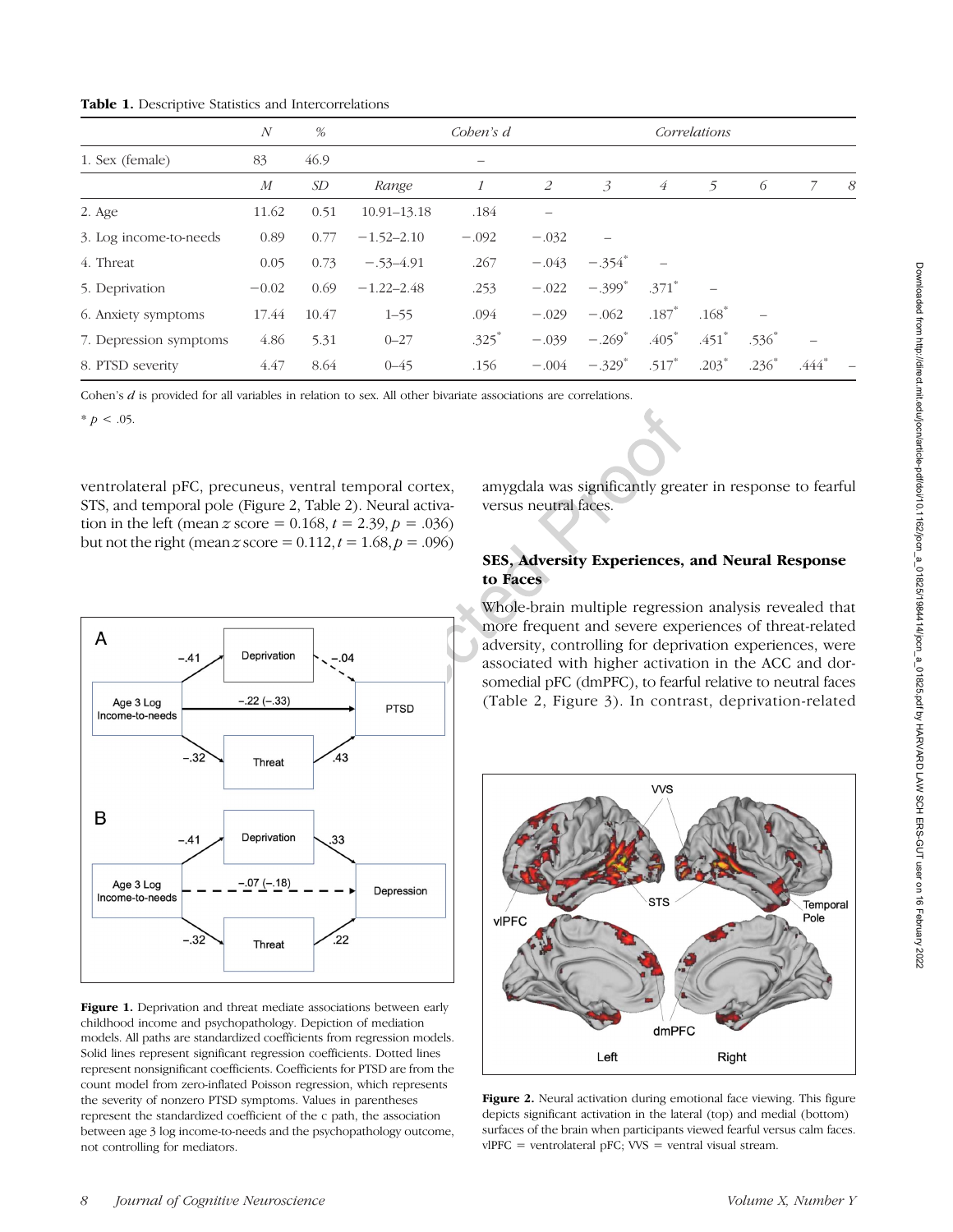adversity experiences were not associated with neural activation to fearful relative to neutral faces, controlling for threat-related experiences. No significant associations between threat- or deprivation-related adversity and amygdala activation to fearful relative to neutral faces were observed.

Lower early childhood SES was marginally associated with greater activation in the left  $(B = -0.211, SE =$ 0.103,  $p = .053$ ) and right ( $B = -0.190$ ,  $SE = 0.097$ ,  $p =$ .053) amygdala in ROI analyses and significantly associated with greater activation in the left uncus, proximal to the amygdala in whole-brain analyses (Table 2). Neither activation in the dmPFC or left uncus clusters that were associated with threat and SES, respectively, was associated with psychopathology when controlling for threat, deprivation, and early childhood SES.



Figure 3. Whole-brain analysis: Activity to fear versus neutral faces is associated with threat exposure. This figure depicts cluster in the dmPFC where exposure to threat-related adversity is significantly related to greater neural activation to fearful versus calm faces.

|                           | Table 2. Results of Whole-Brain Analyses of Neural Response to |
|---------------------------|----------------------------------------------------------------|
| Fearful vs. Neutral Faces |                                                                |

| Voxels | Peak $(x, y, z)$  | Region                           | Peak Voxel<br>z Score |
|--------|-------------------|----------------------------------|-----------------------|
|        | Task main effects |                                  |                       |
| 4,912  | $-28, -84, -22$   | Left fusiform gyrus              | 5.86                  |
| 3,725  | $30, -82, -24$    | Right fusiform<br>gyrus          | 5.82                  |
| 1,913  | $-30, 18, -30$    | Left superior<br>temporal gyrus  | 5.43                  |
| 785    | $0, -64, 54$      | Precuneus                        | 4.62                  |
| 779    | $30, 18, -30$     | Right superior<br>temporal gyrus | 4.68                  |
| 668    | $-2, 22, 60$      | Left superior<br>frontal gyrus   | 4.18                  |
| 556    | $-6, 70, 18$      | Left medial<br>frontal gyrus     | 4.45                  |
| 389    | $54, 16, -6$      | Right inferior<br>frontal gyrus  | 4.37                  |
| 125    | $-18, 54, 32$     | Left superior<br>frontal gyrus   | 3.70                  |

Age 3 log income-to-needs ratio

|        | $125 -10, -8, -32$ Left uncus | $-4.02$ |
|--------|-------------------------------|---------|
|        |                               |         |
| Threat |                               |         |

| 1171 OUV |           |                 |      |
|----------|-----------|-----------------|------|
| 78       | 2, 36, 34 | Right cingulate | 4.08 |
|          |           | gyrus           |      |

Peak  $(x, y, z)$  = Montreal Neurological Institute coordinates for the voxels with the highest coefficients within each cluster, voxel-wise  $p$  threshold = .0003, minimum cluster size = 75,  $2 \times 2 \times 2$  mm voxels.

# DISCUSSION

Low childhood SES is associated with increased risk for multiple forms of psychopathology (Peverill et al., 2021). In this study, we provide evidence for both environmental pathways that contribute to socioeconomic disparities in mental health and neural functioning. Low family SES in early childhood was associated with higher levels of depression and PTSD symptoms in early adolescence. Children raised in lower-SES families experienced higher levels of adversity involving both threat and deprivation, which each mediated the association of SES with depression symptoms. In contrast, only threat-related adversity mediated the association of SES with PTSD symptoms. Exposure to more severe and chronic experiences of threat, but not deprivation, was associated with increased neural activation in the dmPFC—a hub of the default mode network—when viewing fearful compared to neutral faces. Thus, childhood adversity characterized by threat, but not deprivation, may shift neural processing of threat-related cues in the environment. More broadly, these findings support a dimensional approach to characterizing adversity by demonstrating how experiences of threat and deprivation influence socioeconomic disparities in mental health through distinct mechanisms.

Children raised in low-SES families are more likely to experience a wide range of adverse experiences than their higher-SES peers (Rosen et al., 2020; Evans & Cassells, 2014; McLaughlin et al., 2011; Evans, 2004; Bradley, Corwyn, McAdoo, & Coll, 2001). Here, we demonstrate that experiences of both threat and deprivation were more common among children from lower SES backgrounds and contributed to socioeconomic disparities in mental health by early adolescence. Greater exposure to both threat and deprivation experiences explained higher levels of depression symptoms among children from low-SES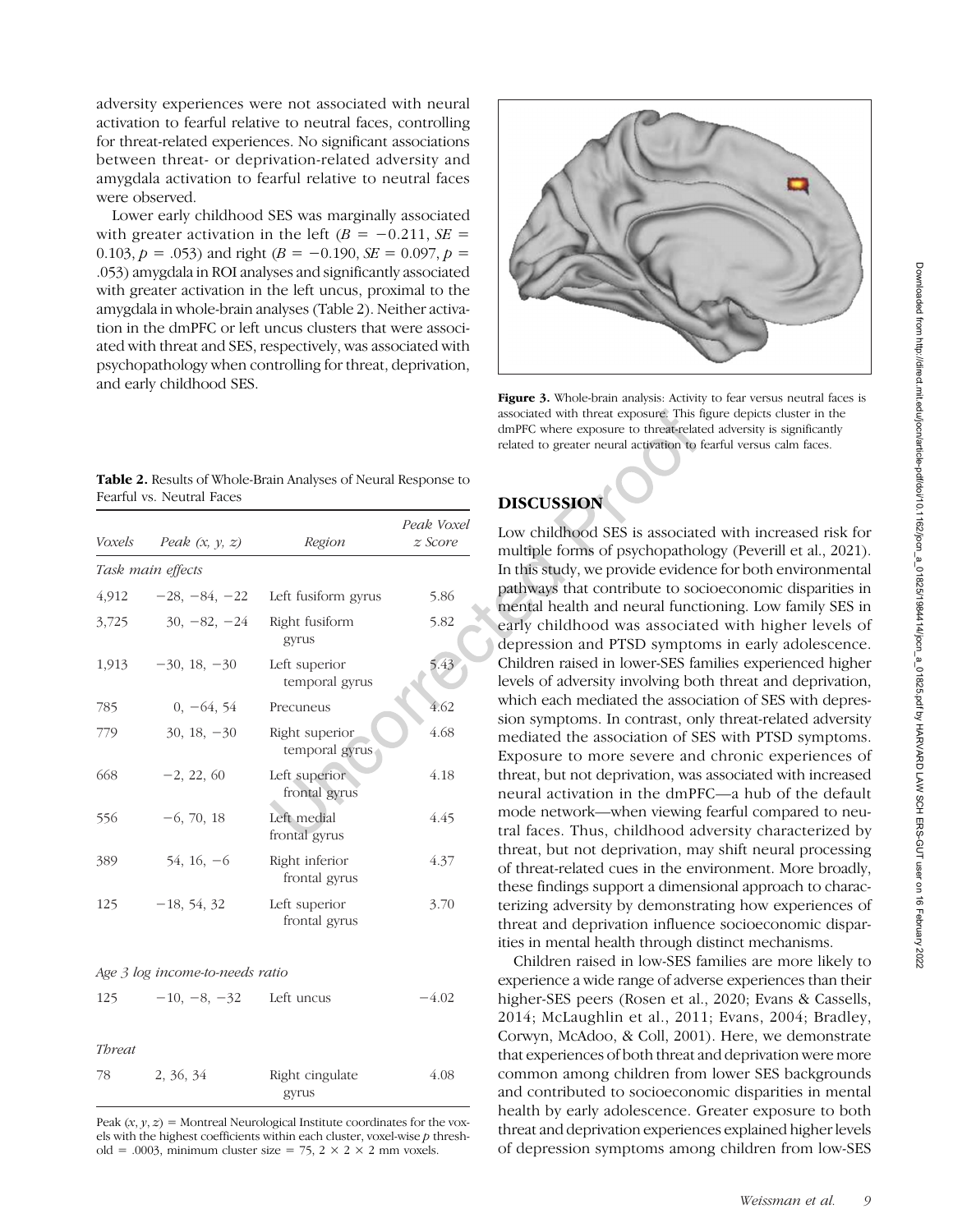families. This is consistent with prior work, which has demonstrated that threat and deprivation are independently associated with psychopathology (Miller, Machlin, McLaughlin, & Sheridan, 2021; Miller et al., 2018). In these studies, threat-related adversity had direct associations with psychopathology, whereas deprivation-related adversity influenced psychopathology indirectly through its impact on language functioning. In contrast, only threatrelated adversity mediated the association between low SES and PTSD symptoms. Given that trauma exposure is a prerequisite for a diagnosis of PTSD, it is unsurprising that associations between income and PTSD symptoms would be mediated solely by threat. Conversely, neither SES, threat, nor deprivation was associated with symptoms of anxiety in this sample. Nonetheless, together, these findings highlight an environmental pathway involving elevated exposure to multiple forms of adversity that contributes to socioeconomic disparities in youth mental health.

We additionally document alterations in neural responses to emotional cues associated specifically with threat-related adversity. Children who experienced more severe and frequent exposure to violence exhibited greater activation in the dmPFC when viewing fearful relative to neutral faces after controlling for both SES and experiences of deprivation. The dmPFC is a brain region involved in mentalizing (i.e., representing the thoughts and emotions of one's self and others), autobiographical memory, and prospection (Spreng, Mar, & Kim, 2009). Among youth exposed to higher levels of violence, fearful faces may evoke engagement of mentalizing to a greater degree to identify the source of the potential threat. This interpretation is consistent with evidence that children exposed to violence tend to identify threat cues, including fearful faces, faster and with less perceptual information than children who have never experienced violence (Pollak et al., 2009; Pollak & Sinha, 2002). Alternatively, fearful faces may evoke memories of one's own experiences of fear and distress to a greater extent among youth who have more varied, frequent, and severe threatening experiences, consistent with extensive work demonstrating that trauma-relevant cues trigger memory for prior traumatic events. However, future work could help validate and disentangle these potential explanations by examining whether greater activation of dmPFC to fearful versus neutral faces in youth exposed to higher levels of threat relates to behavioral measures of acuity and speed at identifying fear or anger in others, or the extent to which fear cues primed recall of autobiographical memories of one's own experiences of fear (Ehring & Ehlers, 2011; Amir, Leiner, & Bomyea, 2010; Michael, Ehlers, & Halligan, 2005).

In contrast, as expected, experiences of deprivation were not associated with neural responses to fearful relative to neutral faces. This is consistent with the predictions of the dimensional model of adversity, which suggest that although the absence of typical developmental inputs among children from deprived environments constrains learning opportunities important for cognitive development, neural responses to emotion in the absence of cognitive demands are less likely to be influenced by experiences of deprivation relative to threat (McLaughlin et al., 2021; McLaughlin, Sheridan, & Lambert, 2014). Indeed, a recent systematic review observed no association of deprivation-related adversity with neural responses to threat cues in the amygdala or salience network (McLaughlin et al., 2019). Conversely, reductions in cortical thickness and volume in the fronto-parietal control network have consistently been associated with deprivation-related adversity (McLaughlin et al., 2019; McLaughlin, Sheridan, et al., 2014; Edmiston et al., 2011) in regions that support emotion regulation processes (Niendam et al., 2012; Hartley & Phelps, 2010; Eippert et al., 2007; Levesque et al., 2004). These changes in cortical structure may be a neural pathway influencing psychopathology among youth who experience high levels of deprivation, a possibility that is important to examine in future research. Overall, these findings add to a growing body of evidence suggesting that threat and deprivation influence the emergence of psychopathology through distinct mechanisms (McLaughlin et al., 2021).

Contrary to our hypothesis, threat-related adversity was not associated with amygdala response to fearful compared with neutral faces, nor was it associated with activation in the insula or other regions of the salience network. Interestingly, lower early childhood SES was marginally associated with greater activation in both left and right amygdala and was significantly associated with greater activation in the left uncus, very proximal to the amygdala in whole-brain analyses. These associations were only observed when threat and deprivation were included in the model. This is consistent with prior findings in which low SES was found to be associated with greater amygdala reactivity specifically in youth who were not exposed to violence (White et al., 2019). However, in that same study, violence exposure was also associated with greater amygdala reactivity. Indeed, most studies examining measures of threat-related adversity have found elevated activation in amygdala and anterior insula to negative emotional cues in children and adolescents (McLaughlin et al., 2019; McLaughlin, Peverill, Gold, Alves, & Sheridan, 2015; Suzuki et al., 2014; McCrory et al., 2011, 2013). Conversely, and consistent with our findings, most studies of deprivation or cumulative measures of adversity have not found increased amygdala reactivity to negative emotional cues (McLaughlin et al., 2019). However, in recent work using this same task in a different sample, we also did not find a significant association between violence exposure and amygdala reactivity to fearful faces (Weissman et al., 2019). It is plausible that the lack of an association between threat-related adversity and amygdala reactivity in this study is attributable to task design. The task paradigm used in the current study did not constrain attention, a decision made because prior evidence indicates that attentional constraints reduce amygdala reactivity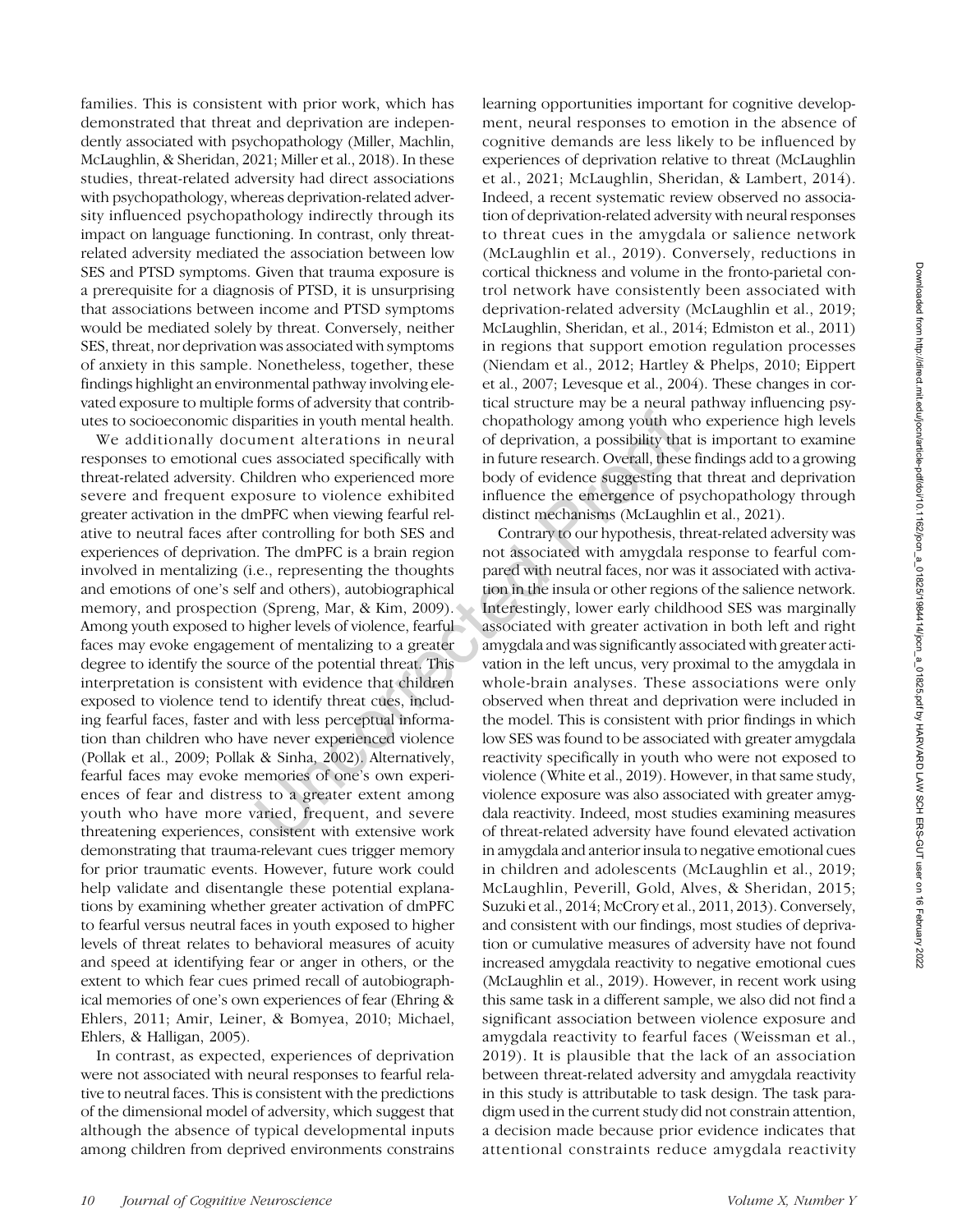(Costafreda, Brammer, David, & Fu, 2008). However, this may have allowed for participants to divert their attention away from the faces more. Indeed, a prior study found that adults exposed to childhood adversity had greater amygdala reactivity to fearful and angry faces when attention was constrained but lower amygdala reactivity when it was not (Taylor, Eisenberger, Saxbe, Lehman, & Lieberman, 2006). In addition, that study included only fearful faces, whereas many notable studies demonstrating associations between threat-related adversity and amygdala reactivity include angry faces (e.g., McCrory et al., 2011, 2013). Fearful facial expressions indicate the presence of a potential threat in the environment, as reflected in another person's fear or distress. However, the fearful expression is not threatening in and of itself in the way that an angry expression is. Indeed, the brain regions activated by fearful relative to neutral faces in the current study overall are more consistent with engagement of social information processing in general (Fusar-Poli et al., 2009; Nelson, Leibenluft, McClure, & Pine, 2005), rather than a salience network response to threat (Menon, 2011).

This study had several strengths, including a wellpowered sample recruited to ensure sufficient variability in both threat exposure and deprivation as dimensional measures and integration of multiple measures of threat and deprivation from both youths and parents. However, three primary limitations are important to consider when interpreting these findings. First, because the age range of the participants was constrained to early adolescence, we are unable to definitively characterize the specificity or generalizability of these findings across childhood and adolescence. Future work should examine these questions in a broader age range to determine how deprivation and threat exposure are differentially associated with brain function across development. Second, our measures captured the variety, frequency, and severity of threat and deprivation experiences but may not fully capture other important characteristics such as developmental timing of these exposures or the subjective distress or interpretations of these experiences, which may be important in shaping developmental outcomes (Smith & Pollak, 2020). Finally, the stimuli in the current study included only fearful and neutral faces. Therefore, we are unable to determine whether the greater activation in dmPFC among youth exposed to higher threat characterizes a pattern of responding to expressions of fear specifically or negative emotion more generally.

In conclusion, in a prospective design, we demonstrate that experiences of threat and deprivation are environmental pathways that differentially contribute to socioeconomic disparities in mental health and alterations in neural function to affectively salient cues. Both threat and deprivation played a role in explaining socioeconomic disparities in depression, whereas only threat experiences were associated with PTSD severity. Consistent with the dimensional model of adversity, only threat-related adversity experiences were associated with neural responses to

emotional cues, highlighting the importance of a nuanced approach to characterizing early environmental experiences when examining their links with neurodevelopmental processes.

Reprint requests should be sent to David G. Weissman, Department of Psychology, Harvard University, 33 Kirkland St., Cambridge 02138, MA, or via e-mail: [dweissman@fas.harvard.edu](mailto:dweissman@fas.harvard.edu).

## Funding Information

David G. Weissman, National Institute of Mental Health ([https://dx.doi.org/10.13039/100000025](http://dx.doi.org/10.13039/100000025)), grant number: R01 MH106482; Eunice Kennedy Shriver National Institute of Child Health and Human Development [\(https://](http://dx.doi.org/10.13039/100009633) [dx.doi.org/10.13039/100009633\)](http://dx.doi.org/10.13039/100009633), grant number: R01 HD054465.

## Diversity in Citation Practices

A retrospective analysis of the citations in every article published in this journal from 2010 to 2020 has revealed a persistent pattern of gender imbalance: Although the proportions of authorship teams (categorized by estimated gender identification of first author/last author) publishing in the Journal of Cognitive Neuroscience ( $J_0CN$ ) during this period were M(an)/M = .408,  $W(oman)/M = .335, M/W = .108, and W/W = .149, the$ comparable proportions for the articles that these authorship teams cited were  $M/M = .579$ ,  $W/M = .243$ ,  $M/W =$ .102, and W/W = .076 (Fulvio et al.,  $J_0CN$ , 33:1, pp. 3–7). Consequently, JoCN encourages all authors to consider gender balance explicitly when selecting which articles to cite and gives them the opportunity to report their article's gender citation balance. The authors of this article report its proportions of citations by gender category to be as follows:  $M/M = .296$ ,  $W/M = .183$ ,  $M/W = .282$ , and  $W/W = .239$ .

## REFERENCES

- Amir, N., Leiner, A. S., & Bomyea, J. (2010). Implicit memory and posttraumatic stress symptoms. Cognitive Therapy and Research, 34, 49–58. [https://doi.org/10.1007/s10608-008](https://doi.org/10.1007/s10608-008-9211-0) [-9211-0](https://doi.org/10.1007/s10608-008-9211-0)
- Bernstein, D. P., Ahluvalia, T., Pogge, D., & Handelsman, L. (1997). Validity of the childhood trauma questionnaire in an adolescent psychiatric population. Journal of the American Academy of Child and Adolescent Psychiatry, 36, 340–348. [https://doi.org/10.1097/00004583-199703000-00012,](https://doi.org/10.1097/00004583-199703000-00012) PubMed: [9055514](https://pubmed.ncbi.nlm.nih.gov/9055514)
- Bernstein, D. P., Fink, L., Handelsman, L., Foote, J., Lovejoy, M., Wenzel, K., et al. (1994). Initial reliability and validity of a new retrospective measure of child abuse and neglect. American Journal of Psychiatry, 151, 1132–1136. [https://doi.org/10](https://doi.org/10.1176/ajp.151.8.1132) [.1176/ajp.151.8.1132,](https://doi.org/10.1176/ajp.151.8.1132) PubMed: [8037246](https://pubmed.ncbi.nlm.nih.gov/8037246)
- Bifulco, A., Brown, G. W., & Harris, T. O. (1994). Childhood experience of care and abuse (CECA): A retrospective interview measure. Journal of Child Psychology and Psychiatry, 35, 1419–1435. [https://doi.org/10.1111/j.1469](https://doi.org/10.1111/j.1469-7610.1994.tb01284.x) [-7610.1994.tb01284.x](https://doi.org/10.1111/j.1469-7610.1994.tb01284.x), PubMed: [7868637](https://pubmed.ncbi.nlm.nih.gov/7868637)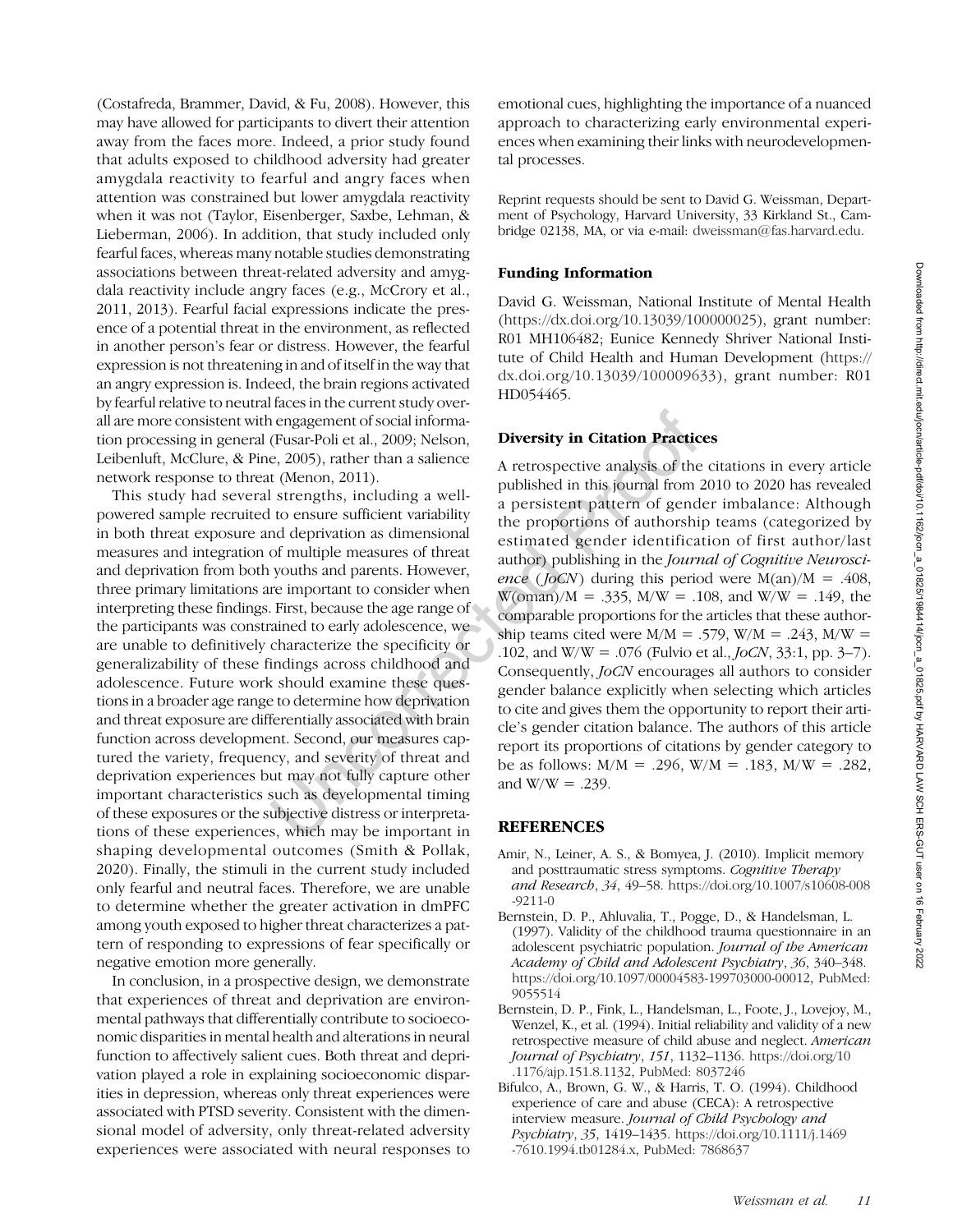- Bifulco, A., Brown, G. W., Lillie, A., & Jarvis, J. (1997). Memories of childhood neglect and abuse: Corroboration in a series of sisters. Journal of Child Psychology and Psychiatry and Allied Disciplines, 38, 365–374. [https://doi.org/10.1111/j.1469](https://doi.org/10.1111/j.1469-7610.1997.tb01520.x) [-7610.1997.tb01520.x](https://doi.org/10.1111/j.1469-7610.1997.tb01520.x)
- Birmaher, B., Brent, D. A., Chiappetta, L., Bridge, J., Monga, S., & Baugher, M. (1999). Psychometric properties of the Screen for Child Anxiety Related Emotional Disorders (SCARED): A replication study. Journal of the American Academy of Child and Adolescent Psychiatry, 38, 1230–1236. [https://doi.org/10](https://doi.org/10.1097/00004583-199910000-00011) [.1097/00004583-199910000-00011,](https://doi.org/10.1097/00004583-199910000-00011) PubMed: [10517055](https://pubmed.ncbi.nlm.nih.gov/10517055)
- Birmaher, B., Khetarpal, S., Brent, D., Cully, M., Balach, L., Kaufman, J., et al. (1997). The Screen for Child Anxiety Related Emotional Disorders (SCARED): Scale construction and psychometric characteristics. Journal of the American Academy of Child and Adolescent Psychiatry, 36, 545–553. [https://doi.org/10.1097/00004583-199704000-00018,](https://doi.org/10.1097/00004583-199704000-00018) PubMed: [9100430](https://pubmed.ncbi.nlm.nih.gov/9100430)
- Blair, R. J. R., Veroude, K., & Buitelaar, J. K. (2016). Neurocognitive system dysfunction and symptom sets: A review of fMRI studies in youth with conduct problems. Neuroscience & Biobehavioral Reviews, 91, 61–90. [https://doi.org/10.1016/j](https://doi.org/10.1016/j.neubiorev.2016.10.022) [.neubiorev.2016.10.022,](https://doi.org/10.1016/j.neubiorev.2016.10.022) PubMed: [27794436](https://pubmed.ncbi.nlm.nih.gov/27794436)
- Bradley, R. H., Corwyn, R. F., McAdoo, H. P., & Coll, C. G. (2001). The home environments of children in the United States Part I: Variations by age, ethnicity, and poverty status. Child Development, 72, 1844–1867. [https://doi.org/10.1111](https://doi.org/10.1111/1467-8624.t01-1-00382) [/1467-8624.t01-1-00382,](https://doi.org/10.1111/1467-8624.t01-1-00382) PubMed: [11768149](https://pubmed.ncbi.nlm.nih.gov/11768149)
- Canty, A., & Ripley, B. (2021). boot: Bootstrap functions (originally by Angelo Canty for S) (1.3–28) [Computer software]. <https://CRAN.R-project.org/package=boot>
- Costafreda, S. G., Brammer, M. J., David, A. S., & Fu, C. H. Y. (2008). Predictors of amygdala activation during the processing of emotional stimuli: A meta-analysis of 385 PET and fMRI studies. Brain Research Reviews, 58, 57–70. [https://doi.org/10](https://doi.org/10.1016/j.brainresrev.2007.10.012) [.1016/j.brainresrev.2007.10.012,](https://doi.org/10.1016/j.brainresrev.2007.10.012) PubMed: [18076995](https://pubmed.ncbi.nlm.nih.gov/18076995)
- Cox, R. W., Chen, G., Glen, D. R., Reynolds, R. C., & Taylor, P. A. (2017). fMRI clustering in AFNI: False-positive rates redux. Brain Connectivity, 7, 152–171. [https://doi.org/10.1089/brain](https://doi.org/10.1089/brain.2016.0475) [.2016.0475](https://doi.org/10.1089/brain.2016.0475), PubMed: [28398812](https://pubmed.ncbi.nlm.nih.gov/28398812)
- Craighead, W. E., Smucker, M. R., Craighead, L. W., & Ilardi, S. S. (1998). Factor analysis of the children's depression inventory in a community sample. Psychological Assessment, 10, 156–165. <https://doi.org/10.1037/1040-3590.10.2.156>
- Dotterer, H. L., Hyde, L. W., Swartz, J. R., Hariri, A. R., & Williamson, D. E. (2017). Amygdala reactivity predicts adolescent antisocial behavior but not callous–unemotional traits. Developmental Cognitive Neuroscience, 24, 84–92. <https://doi.org/10.1016/j.dcn.2017.02.008>, PubMed: [28279916](https://pubmed.ncbi.nlm.nih.gov/28279916)
- Edmiston, E. E., Wang, F., Mazure, C. M., Guiney, J., Sinha, R., Mayes, L. C., et al. (2011). Corticostriatal–limbic gray matter morphology in adolescents with self-reported exposure to childhood maltreatment. Archives of Pediatrics and Adolescent Medicine, 165, 1069–1077. [https://doi.org/10](https://doi.org/10.1001/archpediatrics.2011.565) [.1001/archpediatrics.2011.565,](https://doi.org/10.1001/archpediatrics.2011.565) PubMed: [22147775](https://pubmed.ncbi.nlm.nih.gov/22147775)
- Ehring, T., & Ehlers, A. (2011). Enhanced priming for trauma-related words predicts posttraumatic stress disorder. Journal of Abnormal Psychology, 120, 234. [https://doi.org/10](https://doi.org/10.1037/a0021080) [.1037/a0021080](https://doi.org/10.1037/a0021080), PubMed: [21058753](https://pubmed.ncbi.nlm.nih.gov/21058753)
- Eippert, F., Veit, R., Weiskopf, N., Erb, M., Birbaumer, N., & Anders, S. (2007). Regulation of emotional responses elicited by threat-related stimuli. Human Brain Mapping, 28, 409–423. [https://doi.org/10.1002/hbm.20291,](https://doi.org/10.1002/hbm.20291) PubMed: [17133391](https://pubmed.ncbi.nlm.nih.gov/17133391)
- Evans, G. W. (2004). The environment of childhood poverty. American Psychologist, 59, 77–92. [https://doi.org/10.1037](https://doi.org/10.1037/0003-066X.59.2.77) [/0003-066X.59.2.77](https://doi.org/10.1037/0003-066X.59.2.77)
- Evans, G. W., & Cassells, R. C. (2014). Childhood poverty, cumulative risk exposure, and mental health in emerging

adults. Clinical Psychological Science, 2, 287–296. [https://doi](https://doi.org/10.1177/2167702613501496) [.org/10.1177/2167702613501496](https://doi.org/10.1177/2167702613501496), PubMed: [26609499](https://pubmed.ncbi.nlm.nih.gov/26609499)

- Evans, G. W., Li, D., & Whipple, S. S. (2013). Cumulative risk and child development. Psychological Bulletin, 139, 1342–1396. <https://doi.org/10.1037/a0031808>, PubMed: [23566018](https://pubmed.ncbi.nlm.nih.gov/23566018)
- Felitti, V. J., Anda, R. F., Nordenberg, D., Williamson, D. F., Spitz, A. M., Edwards, V., et al. (1998). Relationship of childhood abuse and household dysfunction to many of the leading causes of death in adults. The adverse childhood experiences (ACE) study. American Journal of Preventive Medicine, 14, 245–258. [https://doi.org/10.1016/s0749-3797](https://doi.org/10.1016/s0749-3797(98)00017-8) [\(98\)00017-8](https://doi.org/10.1016/s0749-3797(98)00017-8), PubMed: [9635069](https://pubmed.ncbi.nlm.nih.gov/9635069)
- Finkelhor, D., Hamby, S. L., Ormrod, R., & Turner, H. (2005). The juvenile victimization questionnaire: Reliability, validity, and national norms. Child Abuse & Neglect, 29, 383–412. [https://](https://doi.org/10.1016/j.chiabu.2004.11.001) [doi.org/10.1016/j.chiabu.2004.11.001](https://doi.org/10.1016/j.chiabu.2004.11.001), PubMed: [15917079](https://pubmed.ncbi.nlm.nih.gov/15917079)
- Fusar-Poli, P., Placentino, A., Carletti, F., Landi, P., Allen, P., Surguladze, S., et al. (2009). Functional atlas of emotional faces processing: A voxel-based meta-analysis of 105 functional magnetic resonance imaging studies. Journal of Psychiatry & Neuroscience, 34, 418–432. PubMed: [19949718](https://pubmed.ncbi.nlm.nih.gov/19949718)
- Green, J. G., McLaughlin, K. A., Berglund, P. A., Gruber, M. J., Sampson, N. A., Zaslavsky, A. M., et al. (2010). Childhood adversities and adult psychiatric disorders in the national comorbidity survey replication I: Associations with first onset of DSM-IV disorders. Archives of General Psychiatry, 67, 113–123. [https://doi.org/10.1001/archgenpsychiatry.2009.186,](https://doi.org/10.1001/archgenpsychiatry.2009.186) PubMed: [20124111](https://pubmed.ncbi.nlm.nih.gov/20124111)
- Hartley, C. A., & Phelps, E. A. (2010). Changing fear: The neurocircuitry of emotion regulation. Neuropsychopharmacology, 35, 136–146. [https://doi.org/10](https://doi.org/10.1038/npp.2009.121) [.1038/npp.2009.121,](https://doi.org/10.1038/npp.2009.121) PubMed: [19710632](https://pubmed.ncbi.nlm.nih.gov/19710632)
- Hein, T. C., Goetschius, L. G., McLoyd, V. C., Brooks-Gunn, J., McLanahan, S. S., Mitchell, C., et al. (2020). Childhood violence exposure and social deprivation are linked to adolescent threat and reward neural function. Social Cognitive and Affective Neuroscience, 15, 1252–1259. [https://doi.org/10.1093/scan/nsaa144,](https://doi.org/10.1093/scan/nsaa144) PubMed: [33104799](https://pubmed.ncbi.nlm.nih.gov/33104799)
- Jackman, S., Tahk, A., Zeileis, A., Maimone, C., Fearon, J., & Meers, Z. (2020). pscl: Political Science Computational Laboratory (1.5.5) [Computer software]. [https://CRAN.R](https://CRAN.R-project.org/package=pscl) [-project.org/package=pscl](https://CRAN.R-project.org/package=pscl)
- Kantor, G. K., Holt, M. K., Mebert, C. J., Straus, M. A., Drach, K. M., Ricci, L. R., et al. (2004). Development and preliminary psychometric properties of the Multidimensional Neglectful Behavior Scale-Child Report. Child Maltreatment, 9, 409–428. <https://doi.org/10.1177/1077559504269530>, PubMed: [15538039](https://pubmed.ncbi.nlm.nih.gov/15538039)
- Kessler, R. C., Avenevoli, S., Costello, J., Green, J. G., Gruber, M. J., McLaughlin, K. A., et al. (2012). Severity of 12-month DSM-IV disorders in the national comorbidity survey replication adolescent supplement. Archives of General Psychiatry, 69, 381–389. [https://doi.org/10.1001](https://doi.org/10.1001/archgenpsychiatry.2011.1603) [/archgenpsychiatry.2011.1603](https://doi.org/10.1001/archgenpsychiatry.2011.1603), PubMed: [22474106](https://pubmed.ncbi.nlm.nih.gov/22474106)
- Kessler, R. C., Davis, C. G., & Kendler, K. S. (1997). Childhood adversity and adult psychiatric disorder in the US National comorbidity survey. Psychological Medicine, 27, 1101–1119. [https://doi.org/10.1017/S0033291797005588,](https://doi.org/10.1017/S0033291797005588) PubMed: [9300515](https://pubmed.ncbi.nlm.nih.gov/9300515)
- Kovacs, M. (1992). Children's depression inventory CDI manual. New York: Multi-Health Systems. [https://doi.org/10](https://doi.org/10.1103/PhysRevLett.101.208303) [.1103/PhysRevLett.101.208303](https://doi.org/10.1103/PhysRevLett.101.208303)
- Kovacs, M. (2011). Children's depression inventory (CDI2). New York: Multi-Health Systems.
- Lengua, L. J., Moran, L., Zalewski, M., Ruberry, E., Kiff, C., & Thompson, S. (2015). Relations of growth in effortful control to family income, cumulative risk, and adjustment in preschool-age children. Journal of Abnormal Child Psychology, 43, 705–720. [https://doi.org/10.1007/s10802-014](https://doi.org/10.1007/s10802-014-9941-2) [-9941-2](https://doi.org/10.1007/s10802-014-9941-2), PubMed: [25253079](https://pubmed.ncbi.nlm.nih.gov/25253079)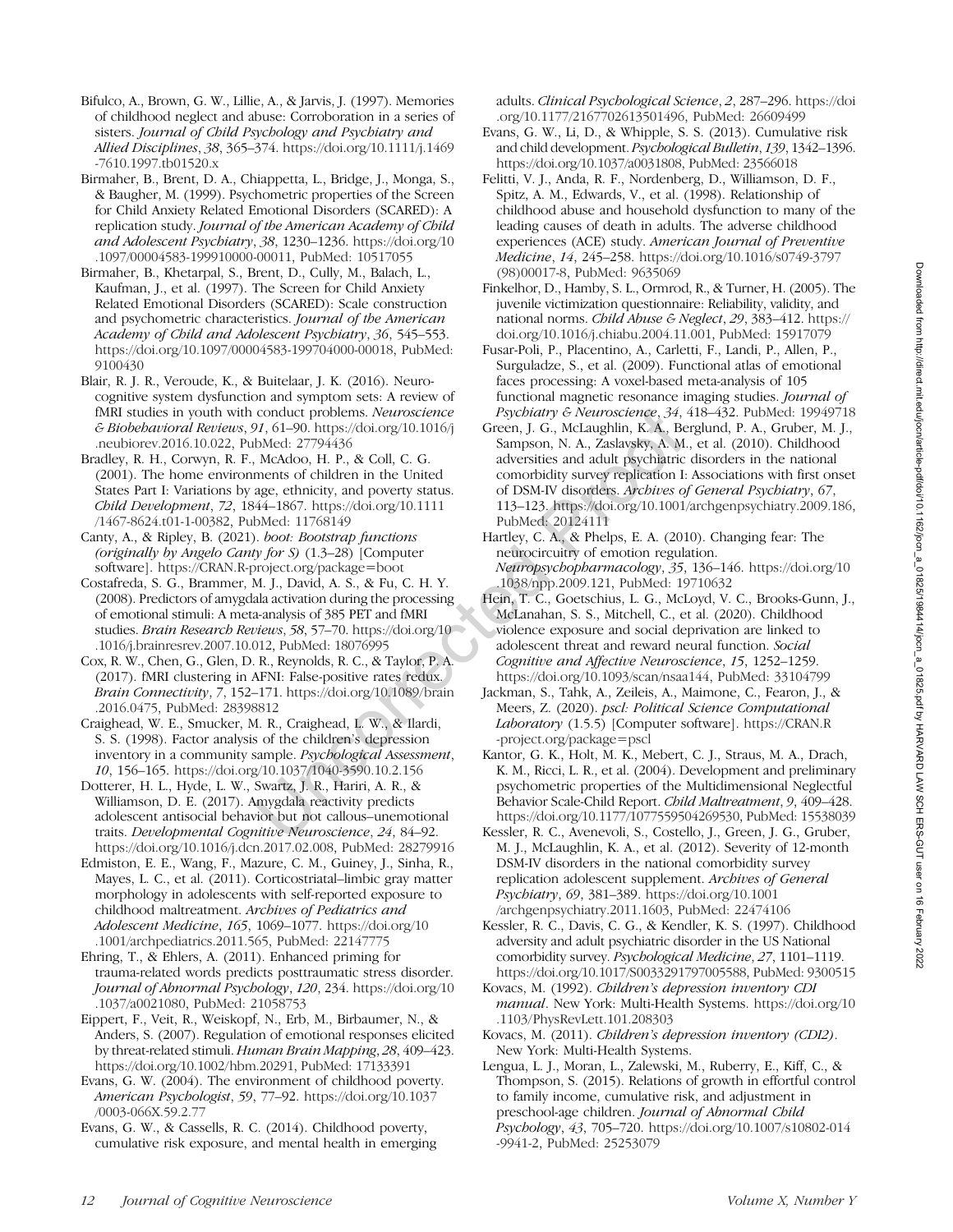- Levesque, J., Joanette, Y., Mensour, B., Beaudoin, G., Leroux, J.-M., Bourgouin, P., et al. (2004). Neural basis of emotional self-regulation in childhood. Neuroscience, 129, 361–369. [https://doi.org/10.1016/j.neuroscience.2004.07.032,](https://doi.org/10.1016/j.neuroscience.2004.07.032) PubMed: [15501593](https://pubmed.ncbi.nlm.nih.gov/15501593)
- Lumley, T., Diehr, P., Emerson, S., & Chen, L. (2002). The importance of the normality assumption in large public health data sets. Annual Review of Public Health, 23, 151–169. [https://doi.org/10.1146/annurev.publhealth.23](https://doi.org/10.1146/annurev.publhealth.23.100901.140546) [.100901.140546](https://doi.org/10.1146/annurev.publhealth.23.100901.140546), PubMed: [11910059](https://pubmed.ncbi.nlm.nih.gov/11910059)
- McCrory, E. J., Brito, S. A. D., Kelly, P. A., Bird, G., Sebastian, C. L., Mechelli, A., et al. (2013). Amygdala activation in maltreated children during pre-attentive emotional processing. British Journal of Psychiatry, 202, 269–276. [https://doi.org/10](https://doi.org/10.1192/bjp.bp.112.116624) [.1192/bjp.bp.112.116624,](https://doi.org/10.1192/bjp.bp.112.116624) PubMed: [23470285](https://pubmed.ncbi.nlm.nih.gov/23470285)
- McCrory, E. J., De Brito, S. A., Sebastian, C. L., Mechelli, A., Bird, G., Kelly, P. A., et al. (2011). Heightened neural reactivity to threat in child victims of family violence. Current Biology, 21, R947–R948. <https://doi.org/10.1016/j.cub.2011.10.015>, PubMed: [22153160](https://pubmed.ncbi.nlm.nih.gov/22153160)
- McLaughlin, K. A., Breslau, J., Green, J. G., Lakoma, M. D., Sampson, N. A., Zaslavsky, A. M., et al. (2011). Childhood socio-economic status and the onset, persistence, and severity of DSM-IV mental disorders in a US national sample. Social Science and Medicine, 73, 1088–1096. [https://doi.org](https://doi.org/10.1016/j.socscimed.2011.06.011) [/10.1016/j.socscimed.2011.06.011](https://doi.org/10.1016/j.socscimed.2011.06.011), PubMed: [21820781](https://pubmed.ncbi.nlm.nih.gov/21820781)
- McLaughlin, K. A., Busso, D. S., Duys, A., Green, J. G., Alves, S., Way, M., et al. (2014). Amygdala response to negative stimuli predicts PTSD symptom onset following a terrorist attack. Depression and Anxiety, 31, 834–842. [https://doi.org/10.1002](https://doi.org/10.1002/da.22284) [/da.22284](https://doi.org/10.1002/da.22284), PubMed: [24995938](https://pubmed.ncbi.nlm.nih.gov/24995938)
- McLaughlin, K. A., Costello, E. J., Leblanc, W., Sampson, N. A., & Kessler, R. C. (2012). Socioeconomic status and adolescent mental disorders. American Journal of Public Health, 102, 1742–1750. <https://doi.org/10.2105/AJPH.2011.300477>, PubMed: [22873479](https://pubmed.ncbi.nlm.nih.gov/22873479)
- McLaughlin, K. A., Green, J. G., Gruber, M. J., Sampson, N. A., Zaslavsky, A. M., & Kessler, R. C. (2012). Childhood adversities and first onset of psychiatric disorders in a national sample of US adolescents. Archives of General Psychiatry, 69, 1151–1160. [https://doi.org/10.1001](https://doi.org/10.1001/archgenpsychiatry.2011.2277) [/archgenpsychiatry.2011.2277](https://doi.org/10.1001/archgenpsychiatry.2011.2277), PubMed: [23117636](https://pubmed.ncbi.nlm.nih.gov/23117636)
- McLaughlin, K. A., Peverill, M., Gold, A. L., Alves, S., & Sheridan, M. A. (2015). Child maltreatment and neural systems underlying emotion regulation. Journal of the American Academy of Child and Adolescent Psychiatry, 54, 753–762. [https://doi.org/10.1016/j.jaac.2015.06.010,](https://doi.org/10.1016/j.jaac.2015.06.010) PubMed: [26299297](https://pubmed.ncbi.nlm.nih.gov/26299297)
- McLaughlin, K. A., & Sheridan, M. A. (2016). Beyond cumulative risk: A dimensional approach to childhood adversity. *Current* Directions in Psychological Science, 25, 239–245. [https://doi](https://doi.org/10.1177/0963721416655883) [.org/10.1177/0963721416655883](https://doi.org/10.1177/0963721416655883), PubMed: [27773969](https://pubmed.ncbi.nlm.nih.gov/27773969)
- McLaughlin, K. A., Sheridan, M., Humphreys, K., Belsky, J., & Ellis, B. J. (2021). The value of dimensional models of early experience: Thinking clearly about concepts and categories. Perspectives on Psychological Science, 16, 1463–1472. <https://doi.org/10.31234/osf.io/29fmt>, PubMed: [34491864](https://pubmed.ncbi.nlm.nih.gov/34491864)
- McLaughlin, K. A., Sheridan, M. A., & Lambert, H. K. (2014). Childhood adversity and neural development: Deprivation and threat as distinct dimensions of early experience. Neuroscience & Biobehavioral Reviews, 47, 578–591. [https://](https://doi.org/10.1016/j.neubiorev.2014.10.012) [doi.org/10.1016/j.neubiorev.2014.10.012](https://doi.org/10.1016/j.neubiorev.2014.10.012), PubMed: [25454359](https://pubmed.ncbi.nlm.nih.gov/25454359)
- McLaughlin, K. A., Sheridan, M. A., Winter, W., Fox, N. A., Zeanah, C. H., & Nelson, C. A. (2014). Widespread reductions in cortical thickness following severe early-life deprivation: A neurodevelopmental pathway to attention-deficit/ hyperactivity disorder. Biological Psychiatry, 76, 629–638. <https://doi.org/10.1016/j.biopsych.2013.08.016>, PubMed: [24090797](https://pubmed.ncbi.nlm.nih.gov/24090797)
- McLaughlin, K. A., Weissman, D., & Bitrán, D. (2019). Childhood adversity and neural development: A systematic review. Annual Review of Developmental Psychology, 1, 277–312. [https://doi.org/10.1146/annurev-devpsych-121318](https://doi.org/10.1146/annurev-devpsych-121318-084950) [-084950](https://doi.org/10.1146/annurev-devpsych-121318-084950), PubMed: [32455344](https://pubmed.ncbi.nlm.nih.gov/32455344)
- Menon, V. (2011). Large-scale brain networks and psychopathology: A unifying triple network model. Trends in Cognitive Sciences, 15, 483–506. [https://doi.org/10.1016/j.tics](https://doi.org/10.1016/j.tics.2011.08.003) [.2011.08.003](https://doi.org/10.1016/j.tics.2011.08.003), PubMed: [21908230](https://pubmed.ncbi.nlm.nih.gov/21908230)
- Merikangas, K. R., He, J., Burstein, M., Swanson, S. A., Avenevoli, S., Cui, L., et al. (2010). Lifetime prevalence of mental disorders in U.S. adolescents: Results from the National Comorbidity Survey Replication–Adolescent Supplement (NCS-A). Journal of the American Academy of Child & Adolescent Psychiatry, 49, 980-989. [https://doi.org](https://doi.org/10.1016/J.JAAC.2010.05.017) /10.1016/J.JAAC.2010.05.017, PubMed: [20855043](https://pubmed.ncbi.nlm.nih.gov/20855043)
- Michael, T., Ehlers, A., & Halligan, S. L. (2005). Enhanced priming for trauma-related material in posttraumatic stress disorder. Emotion, 5, 103–112. [https://doi.org/10.1037/1528](https://doi.org/10.1037/1528-3542.5.1.103) [-3542.5.1.103,](https://doi.org/10.1037/1528-3542.5.1.103) PubMed: [15755223](https://pubmed.ncbi.nlm.nih.gov/15755223)
- Miller, A. B., Machlin, L., McLaughlin, K. A., & Sheridan, M. A. (2021). Deprivation and psychopathology in the fragile families study: A 15-year longitudinal investigation. Journal of Child Psychology and Psychiatry, 62, 382–391. [https://doi](https://doi.org/10.1111/jcpp.13260) [.org/10.1111/jcpp.13260](https://doi.org/10.1111/jcpp.13260), PubMed: [32407580](https://pubmed.ncbi.nlm.nih.gov/32407580)
- Miller, A. B., Sheridan, M. A., Hanson, J. L., McLaughlin, K. A., Bates, J. E., Lansford, J. E., et al. (2018). Dimensions of deprivation and threat, psychopathology, and potential mediators: A multi-year longitudinal analysis. Journal of Abnormal Psychology, 127, 160–170. [https://doi.org/10.1037](https://doi.org/10.1037/abn0000331) [/abn0000331,](https://doi.org/10.1037/abn0000331) PubMed: [29528670](https://pubmed.ncbi.nlm.nih.gov/29528670)
- Mott, F. L. (2004). The utility of the HOME-SF scale for child development research in a large national longitudinal survey: The national longitudinal survey of youth 1979 cohort. Parenting, 4, 259–270. [https://doi.org/10.1080/15295192](https://doi.org/10.1080/15295192.2004.9681273) [.2004.9681273](https://doi.org/10.1080/15295192.2004.9681273)
- Muhammad, I. U., & Muhammad, A. (2020). mctest: Multicollinearity diagnostic measures (1.3.1) [Computer software]. <https://CRAN.R-project.org/package=mctest>
- Nelson, E. E., Leibenluft, E., McClure, E. B., & Pine, D. S. (2005). The social re-orientation of adolescence: A neuroscience perspective on the process and its relation to psychopathology. Psychological Medicine, 35, 163–174. [https://doi.org/10.1017](https://doi.org/10.1017/S0033291704003915) [/S0033291704003915,](https://doi.org/10.1017/S0033291704003915) PubMed: [15841674](https://pubmed.ncbi.nlm.nih.gov/15841674)
- Niendam, T. A., Laird, A. R., Ray, K. L., Dean, Y. M., Glahn, D. C., & Carter, C. S. (2012). Meta-analytic evidence for a superordinate cognitive control network subserving diverse executive functions. Cognitive, Affective & Behavioral Neuroscience, 12, 241–268. [https://doi.org/10.3758/s13415](https://doi.org/10.3758/s13415-011-0083-5) [-011-0083-5](https://doi.org/10.3758/s13415-011-0083-5), PubMed: [22282036](https://pubmed.ncbi.nlm.nih.gov/22282036)
- Noble, K. G., Houston, S. M., Brito, N. H., Bartsch, H., Kan, E., Kuperman, J. M., et al. (2015). Family income, parental education and brain structure in children and adolescents. Nature Neuroscience, 18, 773–778. [https://doi.org/10.1038](https://doi.org/10.1038/nn.3983) [/nn.3983,](https://doi.org/10.1038/nn.3983) PubMed: [25821911](https://pubmed.ncbi.nlm.nih.gov/25821911)
- O'brien, R. M. (2007). A caution regarding rules of thumb for variance inflation factors. Quality & Quantity, 41, 673-690. <https://doi.org/10.1007/s11135-006-9018-6>
- Pagliaccio, D., Luby, J. L., Luking, K. R., Belden, A. C., & Barch, D. M. (2014). Brain–behavior relationships in the experience and regulation of negative emotion in healthy children: Implications for risk for childhood depression. Development and Psychopathology, 26, 1289–1303. [https://doi.org/10.1017](https://doi.org/10.1017/S0954579414001035) [/S0954579414001035,](https://doi.org/10.1017/S0954579414001035) PubMed: [25422962](https://pubmed.ncbi.nlm.nih.gov/25422962)
- Peverill, M., Dirks, M. A., Narvaja, T., Herts, K. L., Comer, J. S., & McLaughlin, K. A. (2021). Socioeconomic status and child psychopathology in the United States: A meta-analysis of population-based studies. Clinical Psychology Review, 83,